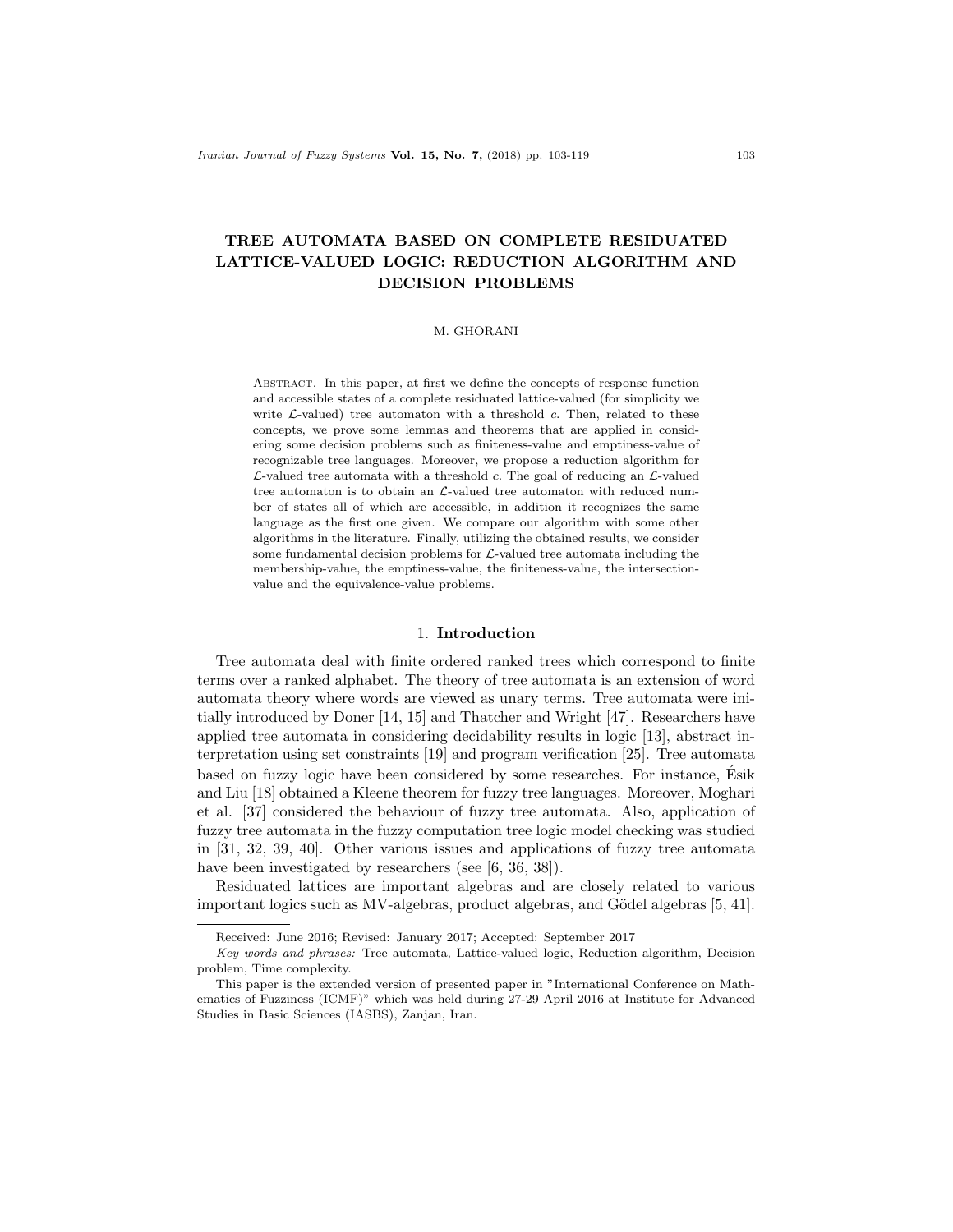Automata theory based on complete residuated lattice-valued logic was proposed by Qiu [42, 43]. In recent years, he and several other authors have studied latticevalued automata (see [2, 27, 30, 33, 34, 44, 48, 49, 50]). Furthermore, Ghorani and Zahedi [21, 22, 23] and Ghorani et al. [24] investigated tree automata over complete residuated lattices.

Reduction of a tree automaton means obtaining a smaller tree automaton with the same language. The reason for performing reduction is that the smaller reduced tree automaton is more efficient to handle in a subsequent computation. Thus, there is an algorithmic tradeoff between the effort for reduction and the complexity of the problem which is going to be considered for this tree automaton. Efficient reduction algorithms have been presented both for word automata [26, 45] and tree automata [1, 3, 4, 12]. For instance, Abdulla et al. [1] combined various upward and downward bisimulation and simulation relations to obtain a reduced tree automaton. Also, Almeida [3] obtained a polynomial time reduction algorithm by using a technique that adds new transitions to a tree automaton. Moreover, state reduction of fuzzy automata has been studied by many authors (refer to [8, 38]). In [9, 10, 46] the authors have studied fuzzy automata over a complete residuated lattice, and showed that by using fuzzy equivalences and fuzzy quasi-orders instead of crisp ones, one can attain better reductions. In [21, 35, 36], the authors presented reduction algorithms for complete and deterministic lattice-valued tree automata.

Different fuzzy decision problems for (tree) automata have been investigated in numerous papers. For instance, Kupferman and Lustig [28] studied fundamental decision problems such as emptiness-value, finiteness-value, and implication-value problems for lattice automata and showed that the mentioned problems have the same complexities as the corresponding ones in the Boolean setting. The computation of the behaviour of weighted tree automata over trees, as a decision problem, was investigated in [16, 17, 29].

Due to various applications of tree automata, it is very important to reach their accessible states. As well, the boundaries of some decidability problems are dependent on the complexity of reduction methods. Therefore, in this paper, at first, we define the concepts of response function and accessible states of an  $\mathcal{L}\text{-}$ valued tree automaton with a threshold c, then we obtain some lemmas that are useful for solving some decision problems. Subsequently, we provide an efficient reduction algorithm for an  $\mathcal{L}\text{-valued tree}$  automaton with a threshold c. Time complexity of the given algorithm is discussed and the proposed algorithm is compared with some existing reduction algorithms in the literature [12, 21, 35, 36]. Furthermore, by applying the obtained results we study some decision problems containing the membership-value, the emptiness-value, the finiteness-value, the intersection-value and the equivalence-value problems.

The paper is arranged in six sections as follows: Section 2, contains some preliminaries and basic definitions that are needed for remaining parts of the paper. In Section 3, we study response function and accessible states of  $\mathcal{L}\text{-valued tree}$ automata, and obtain some useful results that are used in decision problems. In Section 4, we construct a reduction algorithm for a given  $\mathcal{L}\text{-valued tree automa-}$ ton and investigate its time complexity. In Section 5, we consider some decision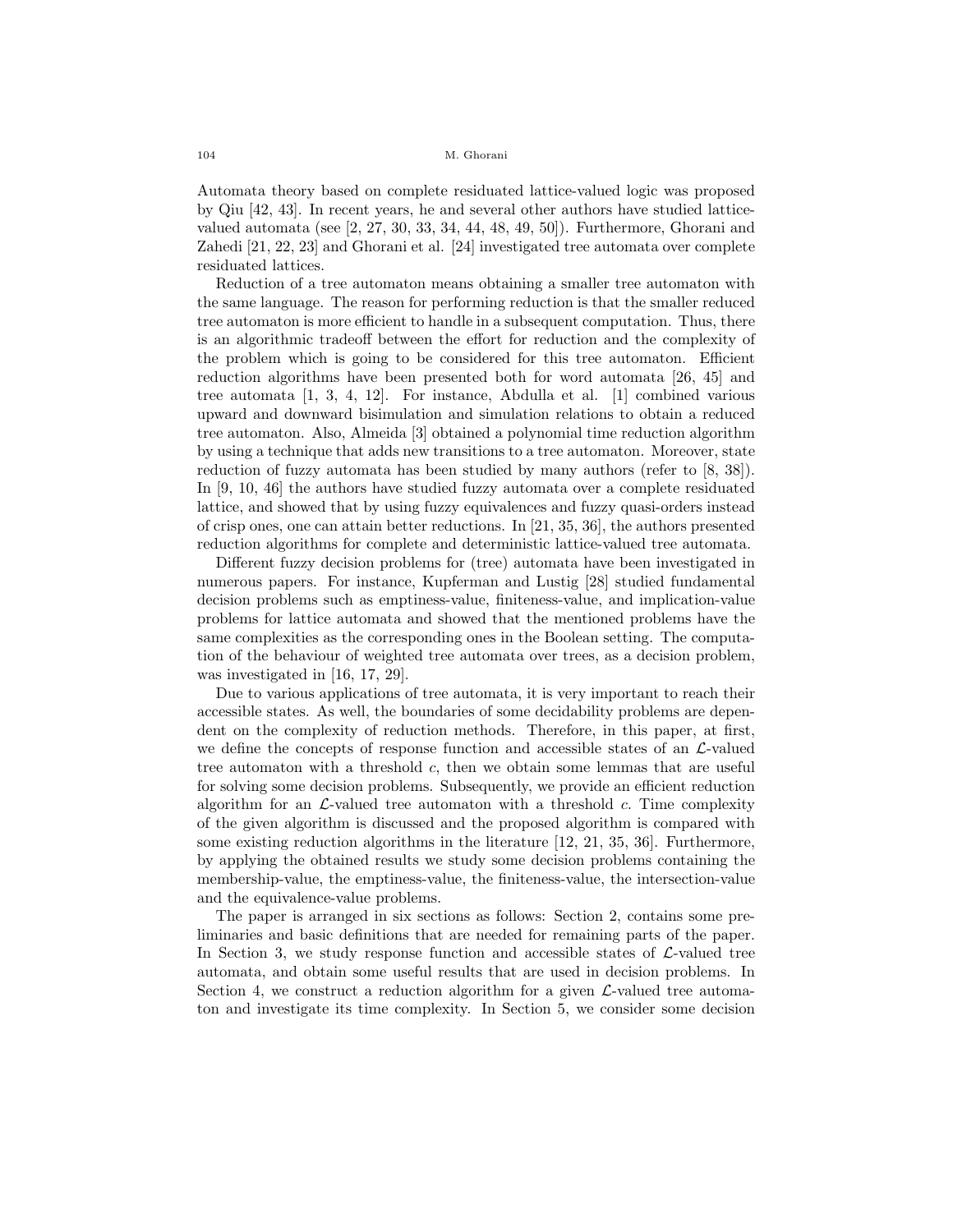problems and investigate their time complexities. Finally, Conclusions are given in Section 6.

### 2. Preliminaries and Basic Definitions

In this section we present some terminologies and definitions on tree automata theory and lattice-valued logic that will be used throughout the paper. For more details, we refer to [5, 12, 20, 21, 44].

**Definition 2.1.** [41] A complete residuated lattice is a 5-tuple  $l = \langle \mathcal{L}, +, \cdot, \odot, \rho \rangle$ where:

- $(i) < L, +, \cdot > i$  is a complete lattice with the least and the greatest elements 0 and 1, respectively;
- (ii)  $\odot$  and  $\rho$  are two binary operations on  $\mathcal L$  such that  $\odot$  is isotone,  $\lt \mathcal L, \odot, 1 >$ is a commutative monoid, and  $\rho$  is antitone in the first and isotone in the second variable; that is, for any  $a_1, a_2, b \in \mathcal{L}$  if  $a_1 \le a_2$  then  $a_1 \odot b \le a_2 \odot b$ ,  $b \odot a_1 \leq b \odot a_2$ ,  $a_2 \rho b \leq a_1 \rho b$  and  $b \rho a_1 \leq b \rho a_2$ ;
- (iii) for all  $a, b, c \in \mathcal{L}$ ,  $a \odot b \leq c$  if and only if  $a \leq b \rho c$ .

**Remark 2.2.** In this paper, by an  $\mathcal{L}\text{-}$  valued logic we mean the complete residuated lattice-valued logic; that is, the set of truth values is  $\mathcal{L}$ , which possesses nullary connective  $a (a \in \mathcal{L})$ , an additional binary connective & as well as usual connectives  $\lor$ ,  $\land$  and implication  $\rightarrow$ . Moreover, in *L*-valued logic a formula  $\varphi$  is valid if and only if  $[\varphi] = 1$  for any interpretation, where  $[\varphi]$  stands for the truth value of  $\varphi$ (see [21, 41, 44]). Now, we present the truth valuation rules of the predicate logical and set theoretical formulas as follows:

(i)  
\n
$$
[a] = a(a \in \mathcal{L}), \ [\varphi \vee \psi] = [\varphi] + [\psi], \ [\varphi \wedge \psi] = [\varphi] \cdot [\psi],
$$
\n
$$
[\varphi \to \psi] = [\varphi] \rho[\psi], \ [\varphi \& \psi] = [\varphi] \odot [\psi].
$$

(ii) If X is the universe (the set which contains all objects),  $\mathcal{L}^{X}$  denotes the class of  $\mathcal L$ -valued subsets of X over  $\mathcal L$ , where an  $\mathcal L$ -valued subset of X means a mapping from X to  $\mathcal L$ . Now, let  $A \in \mathcal L^X$ . Then,  $[x \in A] = A(x)$ .

In this paper, we assume that the complete residuated lattice is also a chain, i.e. all pairs of elements are comparable.

**Example 2.3.** [21] Let  $\mathcal{L} = [0,1] \subseteq \mathbb{R}$ . Then  $l = \langle \mathcal{L}, \vee, \wedge, \odot, \rho \rangle$  is a complete residuated lattice, where  $a \odot b = \max(0, a+b-1), a \rho b = \min(1, 1-a+b)$  for any  $a, b \in [0, 1]$ , and  $\vee$  and  $\wedge$  are the symbols of the truth-valued lattice, representing max and min, respectively.

**Example 2.4.** For all  $a, b \in [0, 1] \subseteq \mathbb{R}$ , let  $a \odot b = min\{a, b\} = a \wedge b$  and

$$
a\rho b = \begin{cases} 1, & if \ a \leq b, \\ b, & otherwise. \end{cases}
$$

Then  $l = \langle [0,1], \vee, \wedge, \odot, \rho \rangle$  is a complete residuated lattice, where  $\vee$  and  $\wedge$  are max and min, respectively.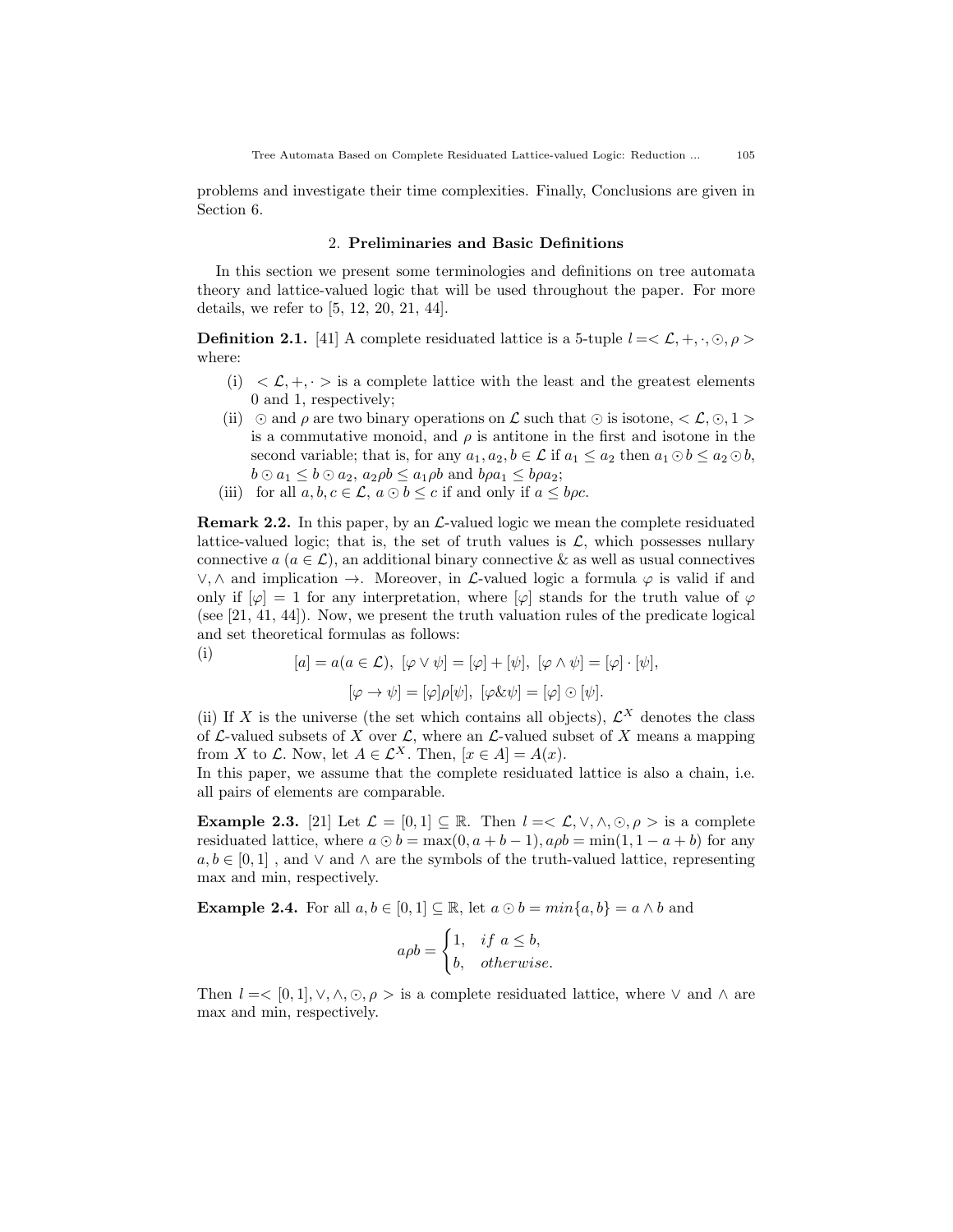In the following, we provide an example that is not a complete residuated lattice. Here, the conditions (i) and (ii) of Definition 2.1 hold but the condition (iii) does not hold.

**Example 2.5.** [7] Let  $\mathcal{L} = [-4, 0] \subseteq \mathbb{R}$  with natural ordering and  $a, b \in \mathcal{L}$ . Define

$$
a \odot b = \begin{cases} a+b-ab, & \text{if } a, b \in Q, \\ a+b, & \text{if } a \text{ or } b \in Q^c, \end{cases}
$$

and

$$
a\rho b = \begin{cases} min\{0, \frac{b-a}{1-a}\}, & if \ a,b \in Q, \\ min\{0,b-a\}, & if \ a \text{ or } b \in Q^c, \end{cases}
$$

where,  $Q$  and  $Q<sup>c</sup>$  show the set of rational and irrational numbers, respectively. It is obvious that  $\langle \mathcal{L}, \vee, \wedge \rangle$  is a complete lattice  $(\vee \text{ and } \wedge \text{ are } \text{max} \text{ and } \text{min},\$ respectively). Now, we show that condition (ii) of Definition 2.1 holds. It is obvious that  $\langle \mathcal{L}, \odot, 0 \rangle$  is a commutative monoid. To show that for any  $a_1, a_2, b \in \mathcal{L}$  if  $a_1 \leq a_2$  then  $a_1 \odot b \leq a_2 \odot b$ ,  $b \odot a_1 \leq b \odot a_2$ ,  $a_2 \rho b \leq a_1 \rho b$  and  $b \rho a_1 \leq b \rho a_2$ , we must consider the following eight cases:

(1)  $a_1, a_2, b \in Q$ , (2)  $a_1 \in Q$  and  $a_2, b \in Q^c$ , (3)  $a_1, a_2 \in Q$  and  $b \in Q^c$ , (4)  $a_1, b \in Q$  and  $a_2 \in Q^c$ , (5)  $a_1 \in Q^c$  and  $a_2, b \in Q$ , (6)  $a_1, a_2 \in Q^c$  and  $b \in Q$ , (7)  $a_1, b \in Q^c$  and  $a_2 \in Q$ , (8)  $a_1, a_2, b \in Q^c$ . For all of the above cases we can consider the following three items:

- (I1)  $b \le a_1 \le a_2$ ,
- (I2)  $a_1 \leq b \leq a_2$ , (I3)  $a_1 \le a_2 \le b$ .

We consider case (1)-(I1). Let  $a_1, a_2, b \in Q$ , and  $b \le a_1 \le a_2$ . At first we demonstrate that  $b\rho a_1 \leq b\rho a_2$ . In fact, we show that

$$
min\{0, \frac{a_1 - b}{1 - b}\} \le min\{0, \frac{a_2 - b}{1 - b}\}.
$$
\n(1)

Since  $\frac{a_1-b}{1-b} \ge 0$  and  $\frac{a_2-b}{1-b} \ge 0$ , we have  $min\{0, \frac{a_1-b}{1-b}\} = min\{0, \frac{a_2-b}{1-b}\} = 0$ . Thus, relation (1) holds.

Now, we show that  $a_2 \rho b \leq a_1 \rho b$ , that is:

$$
min\{0, \frac{b-a_2}{1-a_2}\} \le min\{0, \frac{b-a_1}{1-a_1}\}.
$$
\n(2)

If  $b = a_1 = a_2$ , then  $min\{0, \frac{b-a_2}{1-a_2}\} = min\{0, \frac{b-a_1}{1-a_1}\} = 0$ . Therefore relation (2) holds.

If  $b = a_1 < a_2$ , then  $min\{0, \frac{b-a_1}{1-a_1}\} = 0$  and  $min\{0, \frac{b-a_2}{1-a_2}\} < 0$ . Therefore relation (2) holds.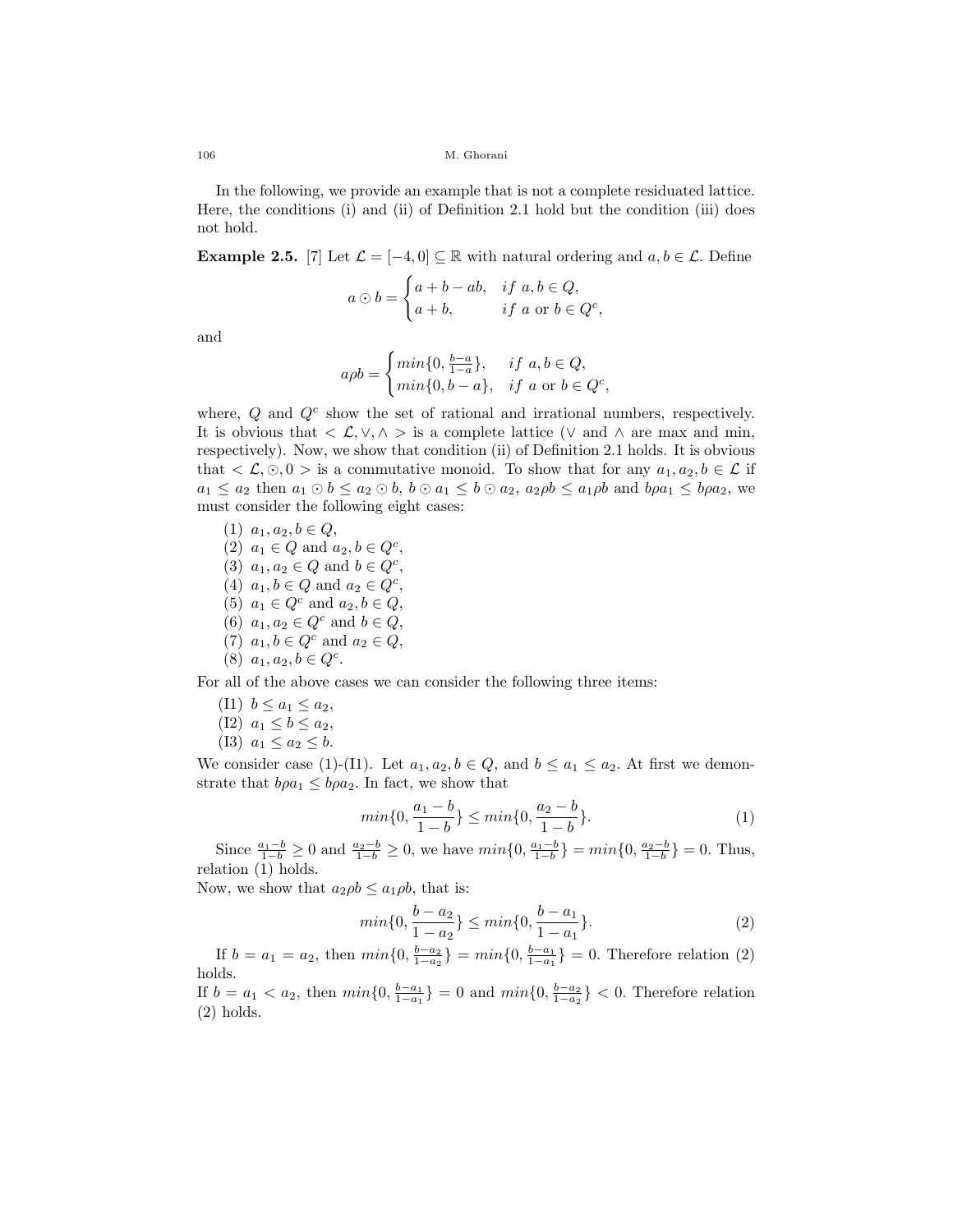If  $b < a_1 = a_2$ , then  $min\{0, \frac{b-a_1}{1-a_1}\} = min\{0, \frac{b-a_2}{1-a_2}\}$ . Therefore relation (2) holds. If  $b < a_1 < a_2$ , then it is enough to show that  $\frac{b-a_2}{1-a_2} < \frac{b-a_1}{1-a_1}$ . Since  $1-a_1 > 1-a_2 > 0$ ,  $\frac{1}{1-a_2}$  >  $\frac{1}{1-a_1}$  > 0 and  $b-a_2 < b-a_1 < 0$ , we conclude that  $\frac{b-a_2}{1-a_2} < \frac{b-a_1}{1-a_1}$ . Therefore relation (2) holds. Now we show that  $a_1 \odot b \leq a_2 \odot b$ , i.e.  $a_1 + b - a_1 b \leq a_2 + b - a_2 b$ . Since  $a_1 \leq a_2$ and  $b \leq 0$ , we have  $-a_1b \leq -a_2b$ . Thus  $a_1 - a_1b \leq a_2 - a_2b$ , that is  $a_1 \odot b \leq a_2 \odot b$ . Clearly,  $b \odot a_1 \leq b \odot a_2$ . By a similar method we can consider the other cases. Therefore, condition (ii) holds. However, condition (iii) does not hold because Therefore, condition (ii) holds. However, condition (iii) does not hold because  $-1 \odot -1 = -3 \le -\sqrt{5}$ , but  $-1 > -1\rho - \sqrt{5} = -\sqrt{5}+1$ . Hence,  $l = \langle \mathcal{L}, \vee, \wedge, \odot, \rho \rangle$ is not a complete residuated lattice.

In the following, we give an example that has conditions (i) and (iii) but does not have condition (ii).

**Example 2.6.** Suppose that  $l = \langle \mathcal{L}, \vee, \wedge, \odot, \rho \rangle$ , where  $\mathcal{L} = \{0, a, b, c, 1\}$  with  $0 \leq a \leq b, c \leq 1$ , and b and c are incomparable,  $\odot = \wedge$  and  $\rho$  is defined as Table 1. It is easy to check that conditions (i) and (iii) hold. However condition (ii) does not hold, becuase  $a \leq c$  but  $b\rho a > b\rho c$ .

|  | $\rho$   0 a b c 1                                                                                          |  |
|--|-------------------------------------------------------------------------------------------------------------|--|
|  |                                                                                                             |  |
|  |                                                                                                             |  |
|  |                                                                                                             |  |
|  |                                                                                                             |  |
|  | $\begin{array}{cccccccc} 0&1&1&1&1&1\\ a&0&1&1&1&1\\ b&0&1&1&c&1\\ c&0&b&b&1&1\\ 1&0&a&b&c&1\\ \end{array}$ |  |

TABLE 1. The Operation  $\rho$  in Example 2.6

**Example 2.7.** Let  $\Sigma$  be an alphabet with more than one element,  $\Sigma^*$  be the set of all words over  $\Sigma$  and  $\mathcal{L} = 2^{\Sigma^*}$  (the power set of  $\Sigma^*$ ) be the set of all formal languages over  $\Sigma$ . Then,  $\langle \mathcal{L}, \cup, \cap \rangle$  is not a complete lattice. Let  $l = \langle \mathcal{L}, \cup, \cap, \odot, \rightarrow, \leftarrow \rangle$ where for all  $M, N \in \mathcal{L}, M \odot N = MN = \cup_{\alpha \in M, \beta \in N} \alpha \beta, M \rightarrow N = \{w \mid w \in N\}$  $\Sigma^*$ ,  $Mw \subseteq N$ ,  $M \leftarrow N = \{w \mid w \in \Sigma^*$ ,  $wM \subseteq N$  and the monoid unit is the language  $\{\varepsilon\}$  consisting of just the empty string  $\varepsilon$ . It can be seen that (iii) holds but (i) and (ii) do not. Now, assume that  $\Sigma$  has just one element. Then  $\langle \mathcal{L}, \odot, \varepsilon \rangle$ is commutative. Thus (ii) and (iii) hold but (i) does not. Moreover, if we assume that  $\Sigma$  is empty then the language on  $\Sigma$  is finite. Thus (i),(ii) and (iii) hold.

Remark 2.8. In the above example since the monoid is not commutative, we consider both residuals  $M \to N$  and  $M \leftarrow N$ . Note that, if monoid is commutative then both residuals are the same operation, namely  $M \rho N$  (refer to [11]).

In Example 2.7 we see that if  $\Sigma$  has just one element then (ii) and (iii) hold but (i) does not. Therefore, Examples 2.4, 2.6 and 2.7 show that the three conditions (i),(ii) and (iii) in Definition 2.1 are independent.

**Example 2.9.** Let  $\mathcal{L} = \{\emptyset, \{a\}, \{b\}, \{a, b\}\}\$ , where  $\emptyset \subseteq \{a\}, \{b\} \subseteq \{a, b\}$  and  $\rho$  and  $\odot$  are as Table 2. Then,  $l = \langle \mathcal{L}, \cup, \cap, \odot, \rho \rangle$  is a complete residuated lattice, which is not chain.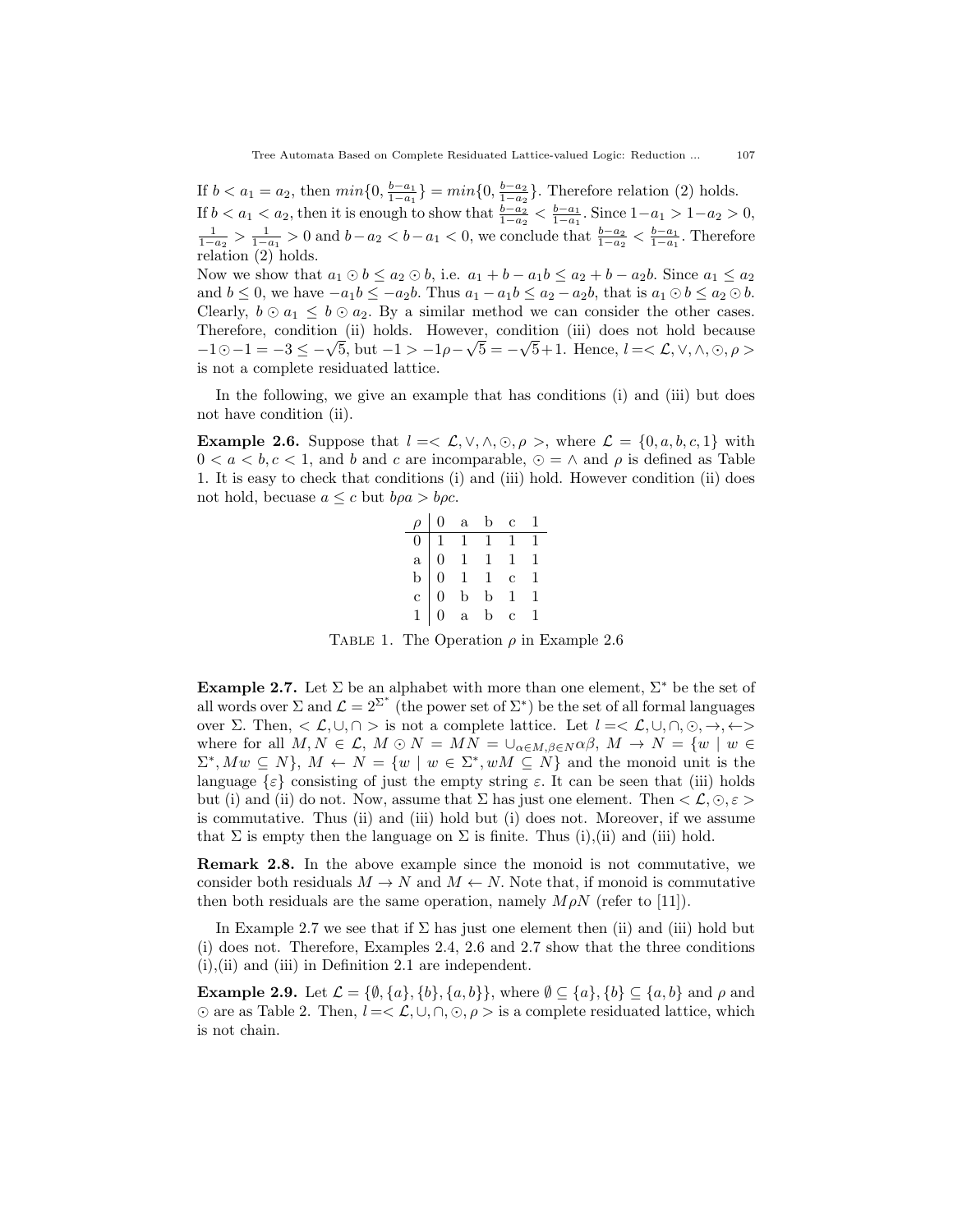|                                   |  |                                                             | $\odot$ $\emptyset$ {a} {b} {a,b}   |  |                       | $\rho$   $\emptyset$ {a} {b} {a,b}                                                    |                     |  |
|-----------------------------------|--|-------------------------------------------------------------|-------------------------------------|--|-----------------------|---------------------------------------------------------------------------------------|---------------------|--|
|                                   |  | $\emptyset$ $\emptyset$ $\emptyset$ $\emptyset$ $\emptyset$ |                                     |  |                       | $\emptyset$   {a,b} {a,b} {a,b} {a,b}                                                 |                     |  |
|                                   |  | $\{a\}$ $\emptyset$ $\{a\}$ $\emptyset$ $\{a\}$             |                                     |  |                       | ${a} \begin{bmatrix} b \end{bmatrix}$ ${a,b} \begin{bmatrix} b \end{bmatrix}$ ${a,b}$ |                     |  |
|                                   |  |                                                             | $\{b\}$ $\emptyset$ $\{b\}$ $\{b\}$ |  |                       | $\{b\}$ $\emptyset$ $\{a,b\}$ $\{a,b\}$                                               |                     |  |
| ${a,b}   \emptyset {a} {b} {a,b}$ |  |                                                             |                                     |  | $\{a,b\}$ $\emptyset$ |                                                                                       | ${a}$ ${b}$ ${a,b}$ |  |

TABLE 2. The Operations  $\odot$  and  $\rho$  in Example 2.9

**Definition 2.10.** [12] A ranked alphabet is a couple  $(F, Arity)$  where F is a finite set and Arity is a mapping from  $F$  into W (the set of non-negative integers). The arity of a symbol  $f \in F$  is  $Arity(f)$ . The set of symbols of arity n is denoted by  $F_n$ . Here, we use parenthesis and commas for a short declaration of symbols with arity. For instance,  $f(.)$  is a short declaration for a binary symbol f.

**Definition 2.11.** [12] The set  $\mathcal{T}(F, X)$  of terms, over the ranked alphabet F and the set of variables  $X$ , is the smallest set defined by:

 $-F_0 \subseteq \mathcal{T}(F,X),$  $- X \subseteq \mathcal{T}(F,X)$  and  $-$  if  $p \geq 1$ ,  $f \in F_p$  and  $t_1, \dots, t_p \subseteq \mathcal{T}(F, X)$ , then  $f(t_1, \dots, t_p) \in \mathcal{T}(F, X)$ . If  $X = \emptyset$ , we write  $\mathcal{T}(F)$  rather than  $\mathcal{T}(F, X)$ . Terms in  $\mathcal{T}(F)$  are called ground terms. A  $t \in \mathcal{T}(F, X)$  is linear if each variable occurs at most once in t.

**Example 2.12.** Let  $F = \{a, f(.)\}$  and  $X = \{x\}$ . Hear f is a binary symbol and a is a constant. We have

 $\mathcal{T}(F, X) = \{a, x, f(a, a), f(a, x), f(x, a), f(x, x), f(x, f(x, a)), f(a, f(a, a)), \cdots\}.$ 

The terms  $f(a, x)$ ,  $f(x, a)$  and  $f(a, f(a, x))$  are linear; the terms  $f(x, x)$  and  $f(x, f(x, a))$ are nonlinear; the terms  $f(a, a)$  and  $f(a, f(a, a))$  are ground terms. Terms can be represented in a graphical way. For instance, the term  $f(a, f(a, a))$  is represented by:



**Definition 2.13.** [12] Let W<sup>\*</sup> be the set of finite strings over W, and let  $\varepsilon$  be the empty string. A term  $t \in \mathcal{T}(F, X)$  can be defined as a partial function  $t : \mathbb{W}^* \to$  $F \cup X$  with domain  $pos(t)$ , satisfying the following properties:

(i)  $\mathcal{T}(\varepsilon) = Head(t)$ , where  $Head(t)$  is the root symbol of t,

(ii)  $pos(t)$  is non-empty and prefix-closed,

(iii)  $\forall p \in pos(t)$ , if  $\mathcal{T}(p) \in F_n$ ,  $n \geq 1$ , then  $\{j|pj \in pos(t)\} = \{0, 1, \dots, n-1\}$ ,

(iv)  $\forall p \in pos(t)$ , if  $\mathcal{T}(p) \in X \cup F_0$ , then  $\{j|pj \in pos(t)\} = \emptyset$ .

Each element in  $pos(t)$  is called a position.

**Definition 2.14.** [12] A subterm  $t|_p$  of a term  $t \in \mathcal{T}(F, X)$  at position p is defined as follows:

-  $pos(t|_p) = \{j | pj \in pos(t) \},\$ 

 $\forall q \in pos(t|_p), \ t|_p(q) = \mathcal{T}(pq).$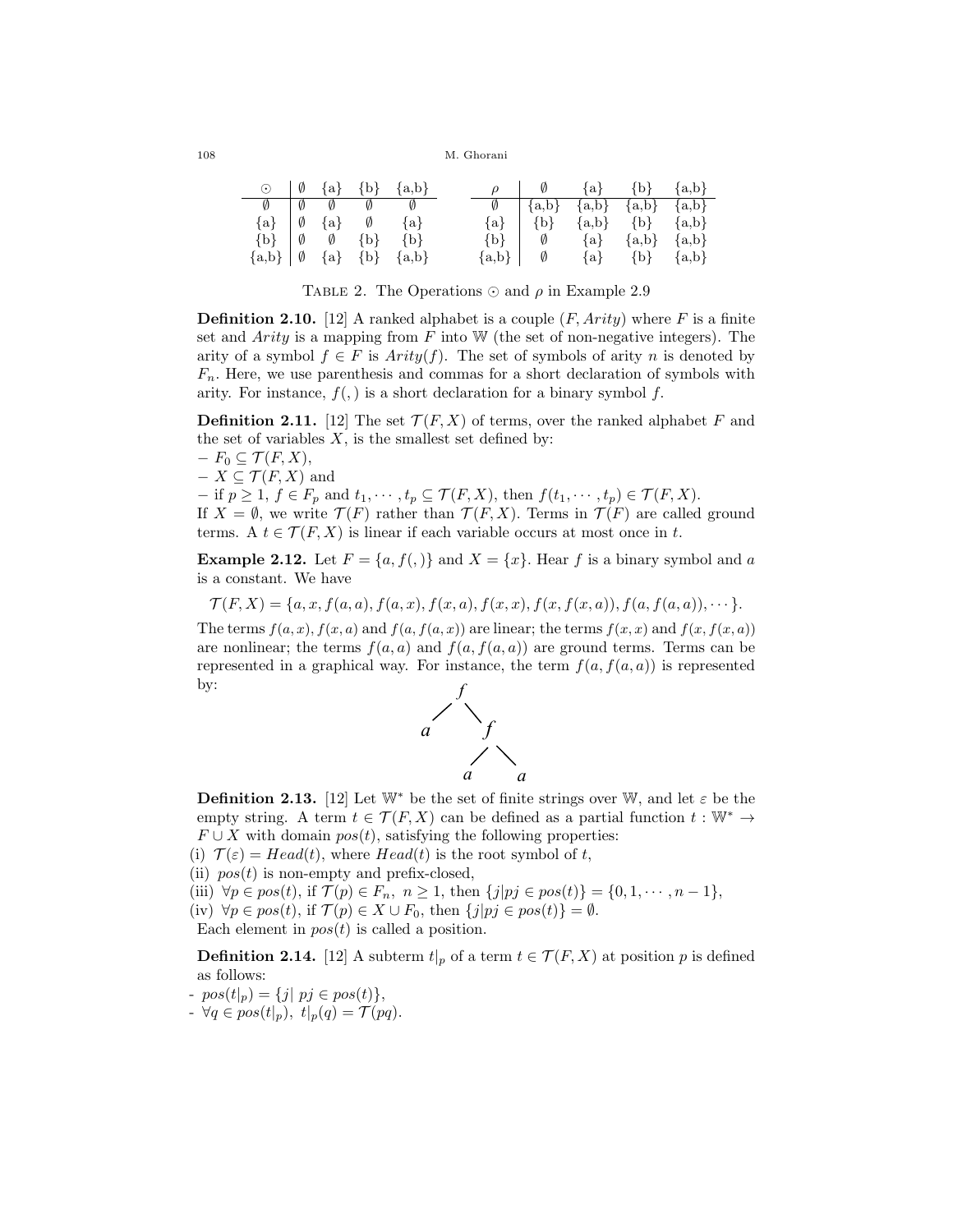**Definition 2.15.** [12] The height of a term t, denoted by  $Height(t)$ , is inductively defined by:

- $-$  Height(t) = 0 if  $t \in X$ ,
- $-$  Height(t) = 1 if  $t \in F_0$ ,
- $-I (Height(t) = 1 + max {Height(t_i) | i \in {1, \cdots, n}}$  if  $Head(t) \in F_n$ .

**Example 2.16.** Let  $F = \{a, b, g(), f(), h(), \}$  and  $X = \{x, y\}$ . Consider the terms  $t$  and  $t'$ , as follows:



The root symbol of t is h; the root symbol of  $t'$  is h; the set of positions of t is  $\{\varepsilon, 1, 2, 3, 11, 12, 31\}$ ; the set of positions of t' is  $\{\varepsilon, 1, 2, 3, 11, 12, 31, 32\}$ ; Height(t) = 3; Height(t') = 2;  $t|_3 = g(b)$ ;  $t'|_3 = f(x, y)$ .

**Definition 2.17.** [12] Let  $X_n = \{x_1, \dots, x_n\}$  be a set of n variables. A linear term  $C \in \mathcal{T}(F, X_n)$  is called a context and the expression  $C[t_1, \dots, t_n]$  for  $t_1, \dots, t_n \in$  $\mathcal{T}(F)$  denotes the term in  $\mathcal{T}(F)$  obtained from C by replacing variable  $x_i$  by  $t_i$  for each  $1 \leq i \leq n$ , that is  $C[t_1, \dots, t_n] = C\{x_1 \leftarrow t_1, \dots, x_n \leftarrow t_n\}$ .  $C^n(F)$  denotes the set of contexts over  $(x_1, \dots, x_n)$  and  $\mathcal{C}(F)$  denotes the set of contexts containing a single variable. A context is trivial if it is reduced to a variable.

**Definition 2.18.** [21] A tuple  $A = (Q, F, Q_f, \delta)$  is called an  $\mathcal{L}\text{-valued tree automa-}$ ton, where Q is a finite set of states, F is a ranked alphabet,  $Q_f$  is an  $\mathcal{L}$ -valued set of final states, and  $\delta$  is an  $\mathcal{L}\text{-valued subset of } Q^n \times Q \times F_n$ , i.e. a mapping from  $Q^n \times Q \times F_n$  to  $\mathcal{L}$ , for each  $n \geq 0$ .

**Remark 2.19.** The family of  $\mathcal{L}$ -valued subsets  $\delta = \bigcup_{i=1}^{m} \delta_i$ , is called transition, where  $|\delta| = m$  is the cardinality of  $\delta$ .

### 3. Response Function and Accessible States

In this section, we define the concepts of response function and accessible states of an  $\mathcal{L}\text{-valued tree}$  automaton with a threshold c. Also, we provide some results that are used in Section 5 for solving some decision problems.

From now on, we assume that  $A = (Q, F, Q_f, \delta)$  is an  $\mathcal{L}\text{-}$  valued tree automaton and  $c \in \mathcal{L} \setminus \{1\}.$ 

**Definition 3.1.** The response function  $r_A : \mathcal{T}(F) \times Q \to \mathcal{L}$  of A, by induction on  $t \in \mathcal{T}(F)$ , is defined as follows:

(i) If 
$$
t = \sigma \in F_0
$$
, then  $[r_A(t, q)] = \delta(\varepsilon, q, t)$ ,  $\forall q \in Q$ .  
\n(ii) If  $t = \sigma(t_1, \dots, t_n)$ ,  $\forall t_1, \dots, t_n \in \mathcal{T}(F)$  and  $\sigma \in F_n$ , then  
\n $[r_A(t, q)] = \sum_{(q_1, \dots, q_n) \in Q^n} (\delta((q_1, \dots, q_n), q, \sigma) \cdot \prod_{i=1}^n [r_A(t_i, q_i)]).$ 

For simplicity, we use  $\delta(q, t)$  instead of  $\delta(\varepsilon, q, t)$ .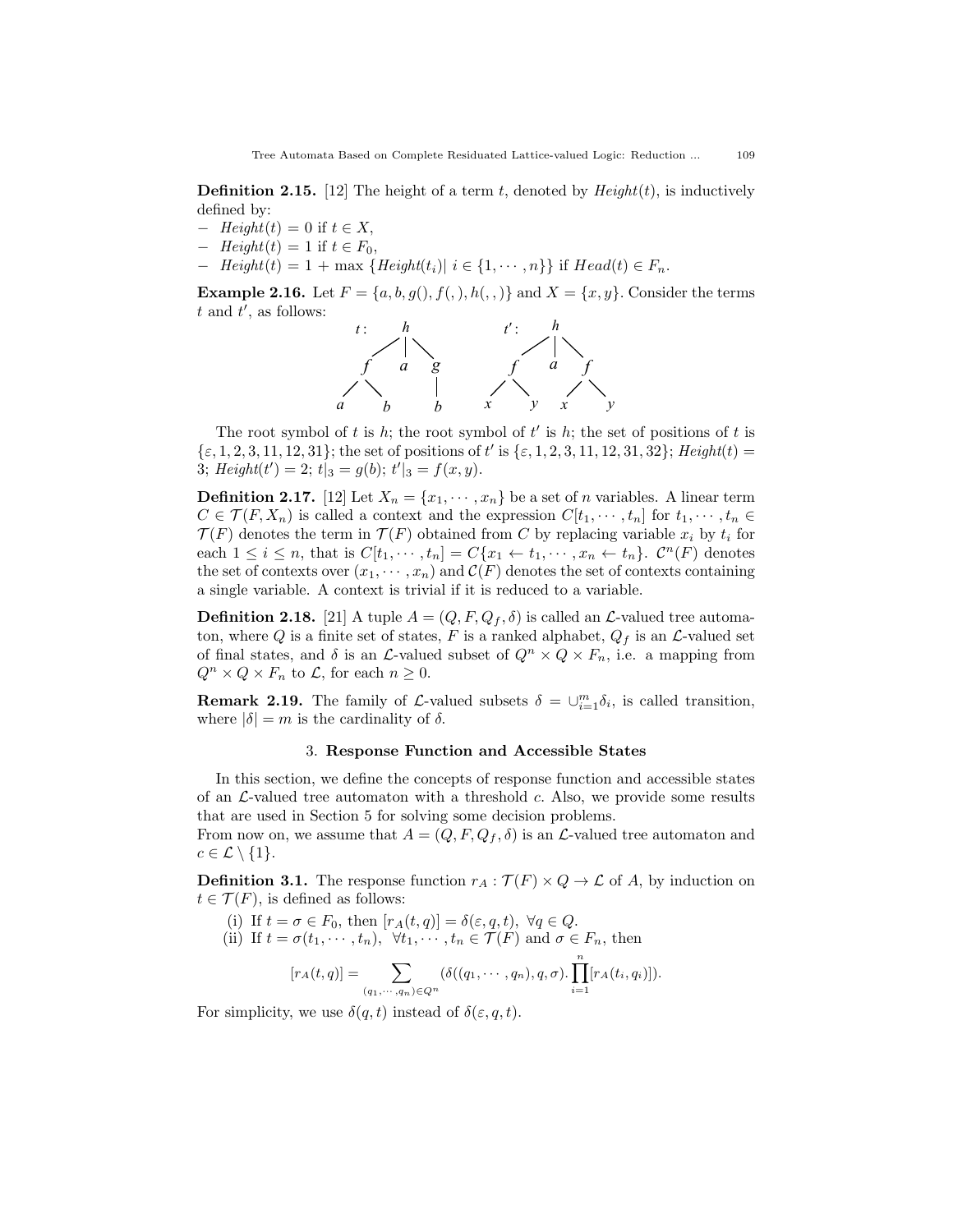In fact, the response function  $r_A$  shows the level of access to  $q \in Q$  by  $t \in \mathcal{T}(F)$ . The behaviour of  $A$  with a threshold  $c$  is defined as follows:

$$
B(A, c) = \{ t \in \mathcal{T}(F) | \sum_{q \in Q} ([r_A(t, q)]. Q_f(q)) > c \}.
$$

Also, the term language  $L^c(A)$ , recognized by A with a threshold c, is defined as:

$$
L^{c}(A) = \{ t \in \mathcal{T}(F) | t \in B(A, c) \}.
$$

The set  $\overline{L}$  is recognizable with a threshold c if there exists an  $\mathcal{L}$ -valued tree automaton A such that  $\overline{L} = L^c(A)$ . The size of L-valued tree automaton A, denoted by  $||A||$ , is defined as follows:

$$
||A|| = |Q| + \sum_{((q_1,\cdots,q_n),q,f)\in\delta} (Arity(f) + 3).
$$

**Definition 3.2.** Let A be an  $\mathcal{L}\text{-}$  valued tree automaton over the ranked alphabet F, and  $t \in \mathcal{T}(F)$ . An  $\mathcal{L}\text{-valued run } r$  of A on t with a threshold c is a mapping r:  $pos(t) \times Q \to \mathcal{L}$  compatible with  $\delta$ , i.e.,  $\forall p, p_i \in pos(t)$ , if  $t(p) = \sigma \in F_n$ ,  $[r(p, q)] > c$ and  $[r(p_i, q_i)] > c, \forall i \in \{1, \cdots, n\}$ , then  $\delta((q_1, \cdots, q_n), \sigma, q) > c$ .

**Definition 3.3.** Let  $q \in Q$ . Then, q is called an accessible state of A with a threshold c if there exists  $t \in \mathcal{T}(F)$  such that  $[r_A(t,q)] > c$ . Also, the state  $q \in Q$ is called an accessible state of A if for all  $c \in \mathcal{L} \setminus \{1\}$ , q is an accessible state of A with threshold  $c$ .

The set of all accessible states of A with a threshold c, is denoted by,

$$
Q_c = \{q \in Q | \exists t \in \mathcal{T}(F), \ [r_A(t,q)] > c\}.
$$

The set of all accessible states is denoted by  $\overline{Q}$ . Hence,  $\overline{Q} = \bigcap_{c \in \mathcal{L}\setminus\{1\}} Q_c$ .

Now, we provide an example to illustrate the accessible states of an  $\mathcal{L}\text{-valued}$ tree automaton  $A$  with a threshold  $c$ .

**Example 3.4.** Let  $\mathcal{L} = [0, 1] \subseteq \mathbb{R}$ ,  $c = 0.2$  and  $A = (Q, F, Q_f, \delta)$ , where  $Q =$  ${q_0, q_1, q_2, q_3}, F = {a, b, g(), f(),}, Q_f(q_0) = 0.2, Q_f(q_1) = 0.4, Q_f(q_2) =$ 0.7,  $Q_f(q_3) = 0.5$  and  $\delta$  is as follows:

$$
\delta_1(q_0, a) = 0.4, \ \delta_2(q_1, b) = 1,
$$
  

$$
\delta_3(q_0, q_2, g) = 0.2, \ \delta_4(q_0, q_1, g) = 0.3,
$$
  

$$
\delta_5((q_2, q_1), q_3, f) = 0.2, \ \delta_6((q_1, q_1), q_3, f) = 0.3.
$$

Some of the response functions of  $\mathcal{L}\text{-valued tree automaton }A$  are as follows:

$$
[r_A(a, q_0)] = 0.4, [r_A(b, q_1)] = 1,
$$
  
\n
$$
[r_A(g(a), q_2)] = [r_A(a, q_0)] \cdot \delta_3(q_0, q_2, g) = 0.2,
$$
  
\n
$$
[r_A(g(a), q_1)] = [r_A(a, q_0)] \cdot \delta_4(q_0, q_1, g) = 0.3,
$$
  
\n
$$
[r_A(f(g(a), b), q_3)] = ([r_A(g(a), q_1)] \cdot [r_A(b, q_1)]
$$
  
\n
$$
\cdot \delta_6((q_1, q_1), q_3, f)) + ([r_A(g(a), q_2)] \cdot [r_A(b, q_1)]
$$
  
\n
$$
\cdot \delta_5((q_2, q_1), q_3, f)) = 0.3,
$$
  
\n
$$
[r_A(f(b, b), q_3)] = [r_A(b, q_1)] \cdot \delta_6((q_1, q_1), q_3, f) = 0.3.
$$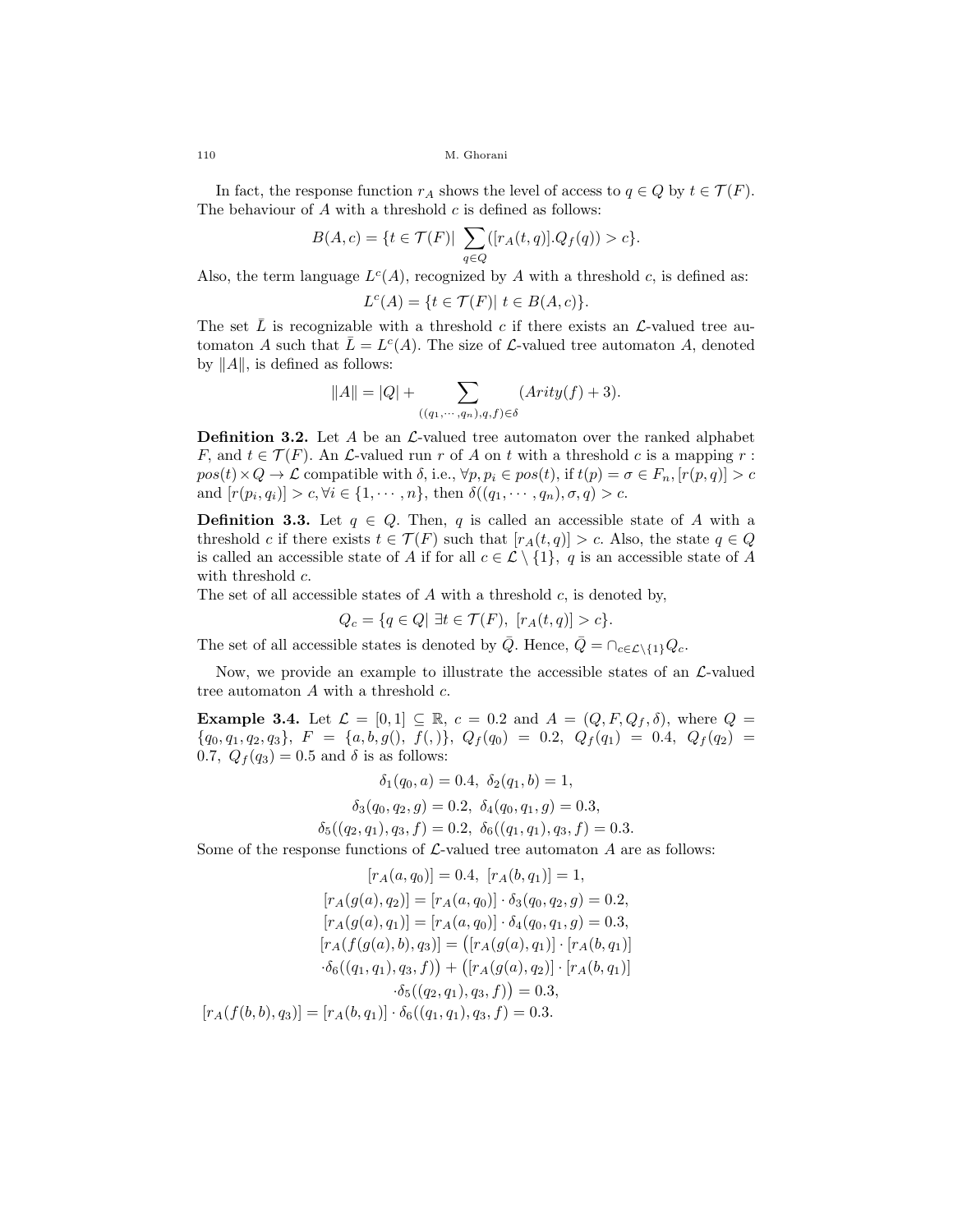Thus,  $Q_c = \{q_0, q_1, q_3\}$  is the set of accessible states of A with threshold  $c =$ 0.2. By using an easy method, it can be shown that  $\overline{Q} = \{q_1\}$ . Also  $B(A, c) =$  $\{b, g(a), f(b, b), f(g(a), b), f(g(a), g(a)), f(b, g(a))\}.$ 

Now, in the following lemmas we obtain useful results that will be used in some decision problems.

**Lemma 3.5.** If q is an accessible state of A with a threshold c, there exists  $t \in \mathcal{T}(F)$ such that  $[r_A(t, q)] > c$  and  $Height(t) \leq |Q|$ .

*Proof.* Since q is an accessible state of A with threshold c, there exists  $t' \in \mathcal{T}(F)$ such that  $[r_A(t', q)] > c$ . If  $Height(t') \leq |Q|$ , it is enough to set  $t = t'$ . Otherwise, let  $Height(t') > |Q|$ . Now in t' consider a path of length strictly greater than |Q|. Along this path, there are two positions  $p_1$  and  $p_2$  such that  $p_1 < p_2$ ,  $[r(p_1, q)] > 0$ and  $[r(p_2, q)] > 0$  for some state q. Let u be the ground subterm of t' at position  $p_2$ , and u' the ground subterm of t' at position  $p_1$ . Thus, there exists a non-trivial context C' so that  $u' = C'[u]$ . Now define the context C such that  $t' = C[C'[u]]$ . It is obvious that,  $[r_A(C[u], q)] > c$ . Now if  $Height(C[u]) \leq |Q|$  the proof is completed. Otherwise, by similar iterations we can find  $t \in \mathcal{T}(F)$  such that  $Height(t) \leq |Q|$ and  $[r_A(t,q)] > c$ .

**Corollary 3.6.** If q is an accessible state of A, there exists  $t \in \mathcal{T}(F)$  such that  $[r_A(t, q)] = 1$  and Height(t)  $\leq |Q|$ .

*Proof.* By definition of accessible state, q is an accessible state of A with threshold c, for all  $c \in \mathcal{L}\setminus\{1\}$ . Consider  $\{c_n|c_n=1\rho l_n\}$ , where  $l_n \in \mathcal{L}\setminus\{1\}$  and  $n \in \mathbb{N}$  (the set of positive integers). By Lemma 3.5, corresponding to  $c_n$ , there exists  $t_n \in \mathcal{T}(F)$  such that  $[r_A(t_n, q)] > c_n$  and  $Height(t_n) \leq |Q| < \infty$ . Since  $|Q|$  is finite, the elements of  $\{t_n|n \in \mathbb{N}\}\$ are finite. Therefore, at least one element of this sequence iterates infinitely. Let t be the mentioned element. As a result,  $[r_A(t,q)] > 1 \rho l_i, \forall i \in \mathbb{N}$ . Consequently,  $[r_A(t, q)] = 1$  and  $Height(t) \leq |Q|$ .

From Lemma 3.5 and Corollary 3.6 we have the following Corollaries:

**Corollary 3.7.** The behaviour of A with a threshold c is non-empty if and only if there exists a term t in  $L^c(A)$  with Height $(t) \leq |Q|$ .

*Proof.* The proof is straightforward.  $\square$ 

**Corollary 3.8.** The behaviour of A with a threshold c is infinite if and only if there exists a term t in  $L^c(A)$  with  $|Q| < Height(t) \leq 2|Q|$ .

*Proof.* Let  $L^c(A)$  be infinite and for each term t in  $L^c(A)$ , Height(t) > 2|Q|. Let z be the shortest term in  $L^c(A)$  with  $Height(z) > 2|Q|$ . Since  $Height(z) > 2|Q| > |Q|$ , Lemma 3.5 implies that there exist a non-trivial context  $C'$ , a context  $C$  and a term u such that  $z = C[C'[u]]$  and for all  $n \geq 0$ ,  $C[C^{n}[u]] \in L^{c}(A)$ . Take  $C[C^{n}[u]] =$  $C[u] \in L^c(A)$ . Therefore,  $C[u] > 2|Q|$ . Thus, there exists a term  $t = C[u] \in L^c(A)$ , such that  $|z| > |t| > 2|Q|$ , which contradicts to the assumption.

Conversely, assume that there exists a term t in  $L<sup>c</sup>(A)$  with  $|Q| <$  Height(t)  $\leq 2|Q|$ and also let  $L^{c}(A)$  be finite. Since  $Height(t) > |Q|$ , Lemma 3.5 implies that there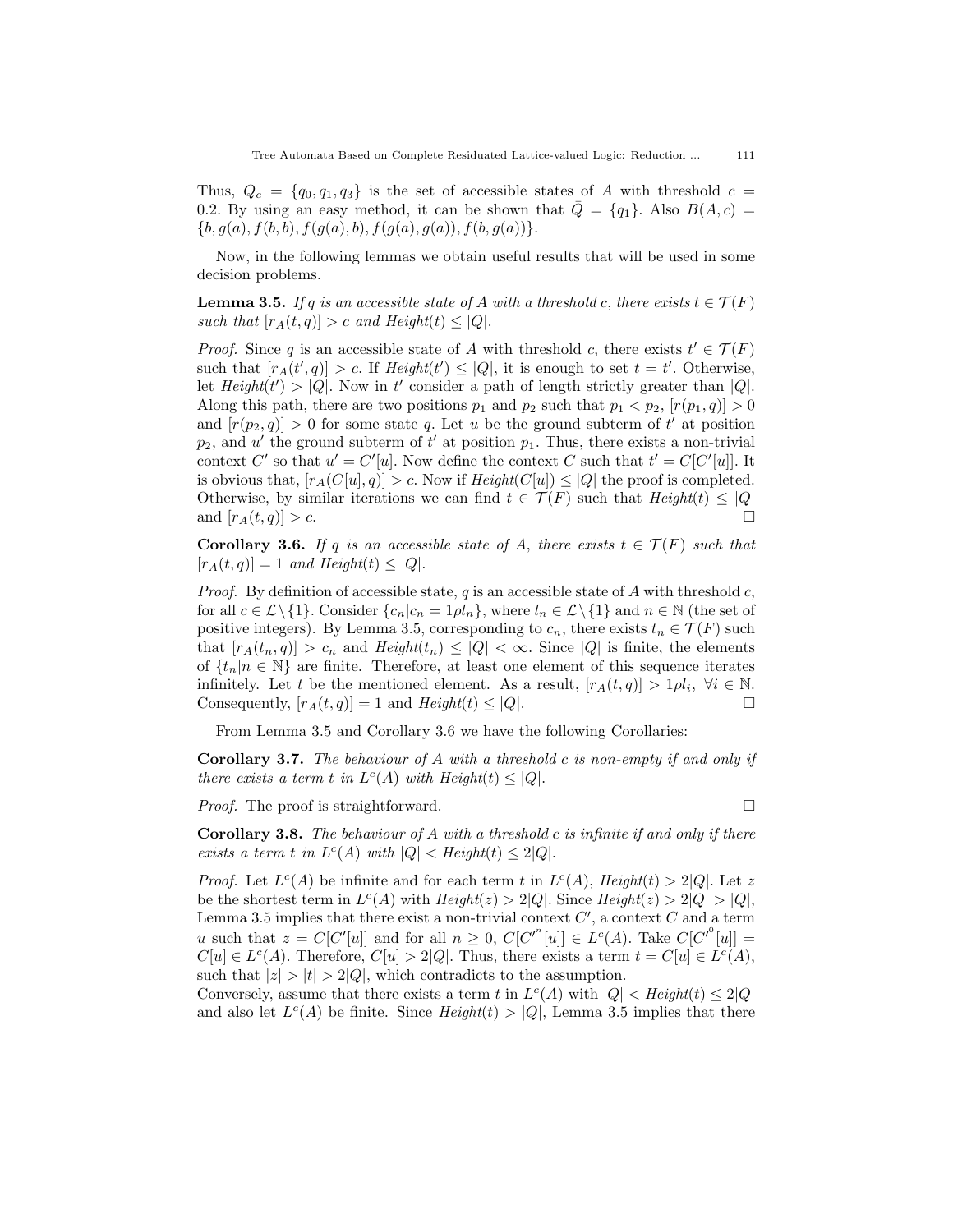exist a non-trivial context C', a context C and a term u such that  $t = C[C'[u]]$  and for all  $n \geq 0$ ,  $C[C^{n'}[u]] \in L^{c}(A)$ . Therefore,  $L^{c}(A)$  is infinite, which contradicts to the assumption.  $\Box$ 

**Example 3.9.** In Example 3.4,  $q_0, q_1, q_3$  are accessible states of A with threshold 0.2, and we have:

 $[r_A(a, q_0)] = 0.4 > 0.2$  and  $Height(a) = 1 < |Q| = 4$ ,  $[r_A(b, q_1)] = 1 > 0.2$  and  $Height(b) = 1 < |Q| = 4$ ,  $[r_A(f(b, b), q_3)] = 0.3 > 0.2$  and  $Height(f(b, b)) = 2 < |Q| = 4$ .

Since for all terms  $t \in B(A, c) = L^c(A)$  we have  $Height(t) \leq |Q|$ , the behaviour of A with threshold 0.2 is finite.

### 4. A Reduction Algorithm for an  $\mathcal{L}\text{-}$ valued Tree Automaton

In this section, we propose a reduction algorithm for an  $\mathcal{L}\text{-valued tree automaton.}$ Here, the purpose of reduction is to reduce the number of states of an  $\mathcal{L}\text{-}$ valued tree automaton with no change in its behaviour and the accessibility of all its states. An  $\mathcal{L}\text{-}$ valued tree automaton  $A$  is said to be reduced with a threshold c, if all its states are accessible with threshold c. In the following theorem, the existence of the reduced form of an  $\mathcal{L}\text{-valued tree automaton is shown.}$ 

**Theorem 4.1.** Let  $\overline{L}$  be recognizable with a threshold c. Then there exists a reduced  $\mathcal{L}\text{-}valued$  tree automaton with threshold c that accepts  $\bar{L}$ .

*Proof.* Let  $A = (Q, F, Q_f, \delta)$  be a given  $\mathcal{L}$ -valued tree automaton where,  $L^c(A) = \overline{L}$ . Define  $A' = (Q', F, Q'_f, \delta')$  as follows:

$$
Q'_f(q) = \begin{cases} Q_f(q) & \text{if } Q_f(q) > c \\ 0 & o.w. \end{cases}
$$

and

$$
\delta'((q_1,\ldots,q_n),q,\sigma)=\begin{cases}\delta((q_1,\ldots,q_n),q,\sigma) & \text{if } \delta((q_1,\ldots,q_n),q,\sigma)>c\\0&\text{if } \delta'(q_1,\ldots,q_n)<>c\end{cases}
$$

where  $q, q_1, \dots, q_n \in Q$  and  $\sigma \in F$ . It is clear that A' is an  $\mathcal{L}$ -valued tree automaton with threshold c. Now, we show that  $L^{c}(A') = L^{c}(A)$ . If the term language recognized by A with threshold c is non-empty, there exists  $t \in L^c(A)$  and  $q \in Q$  such that  $[r_A(t,q)] > c$ . Consequently,  $q \in Q_c$  and  $[r_{A'}(t,q)] > c$ . Therefore,  $t \in L^c(A')$ . Conversely, if  $t \in L^c(A')$ , there exists  $q \in Q'$  such that  $[r_{A'}(t,q)] > c$ . Obviously  $q \in Q$  and  $[r_A(t,q)] > c$ , therefore,  $t \in L^c(A)$ . Hence,  $L^c(A') = L^c(A)$ .

Now, we propose an algorithm whose output is a reduced  $\mathcal{L}\text{-valued tree automa-}$ ton  $A'$  with a threshold c, equivalent to a given  $\mathcal{L}\text{-valued tree automaton }A$ .

### Algorithm 4.2. Reduction algorithm for an  $\mathcal{L}\text{-}$  valued tree automaton

**Input:**  $\mathcal{L}\text{-valued tree automaton } A = (Q, F, Q_f, \delta) \text{ and } c \in \mathcal{L} \setminus \{1\};$ **Step 1:** Set  $\Delta_j = \{\delta_k : \delta_k((q_1, \dots, q_j, \dots, q_n), q_i, f) > c \text{ and } q_j \in Q\}$  and  $S = \emptyset;$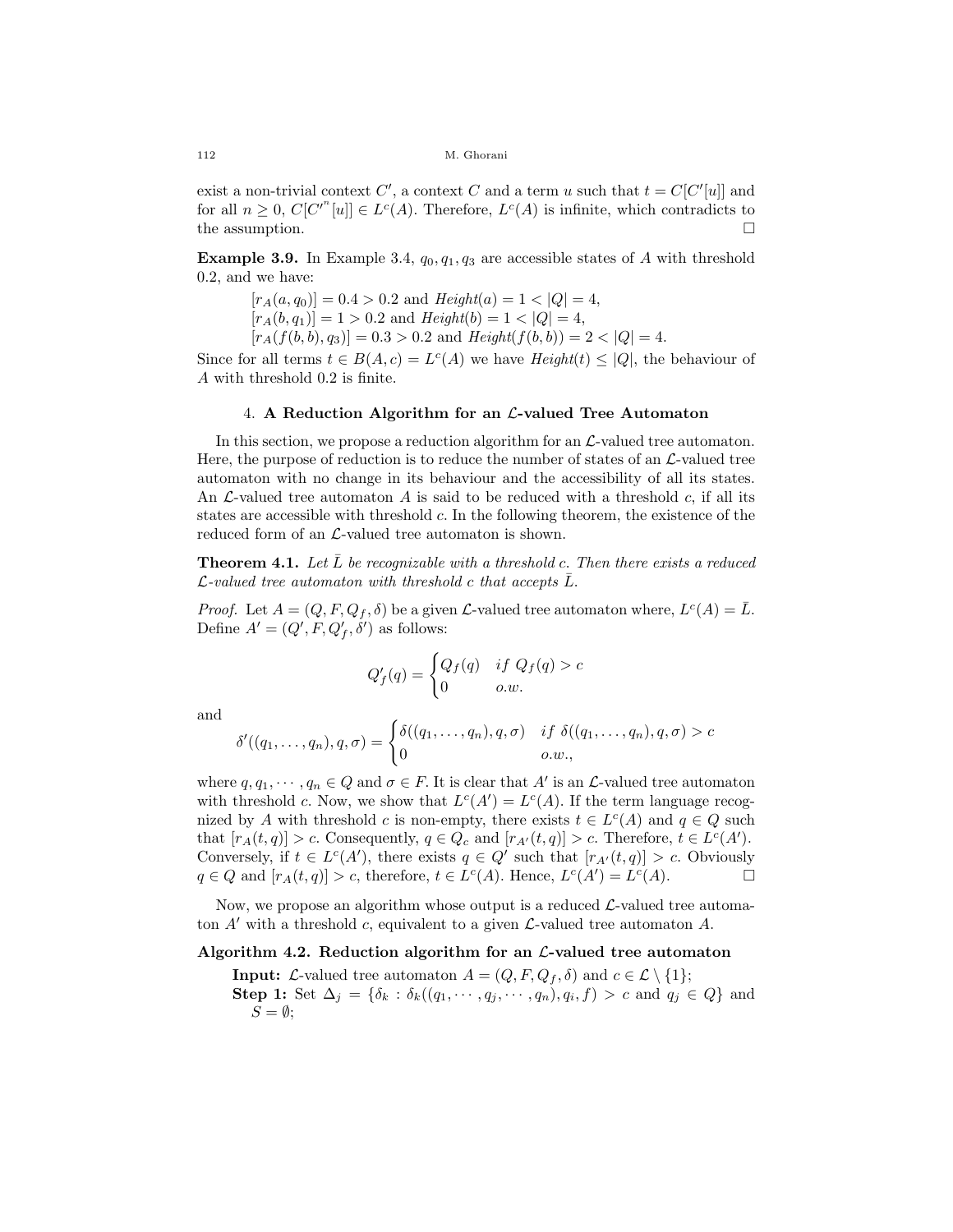Tree Automata Based on Complete Residuated Lattice-valued Logic: Reduction ... 113

**Step 2:** For each  $\delta_k : \delta_k((q_1, \dots, q_n), q_i, f) > c, n \ge 0$ begin Set arr[k] to m; // m is the number of states in the left hand side of  $\delta_k$ (without repetition) if  $m = 0$  then move  $q_i$  into S; end **Step 3:** For each  $\delta_k \in \Delta_j$  such that  $q_j \in S$ begin  $arr[k] = arr[k] - 1;$ if  $arr[k] = 0$  then move  $q_i$  into  $S$ ; end Step 4: Set  $Q'$  to  $S$ ; **Step 5:** Set  $Q'_f$  to  $\{Q_f(q_i) | Q_f(q_i) > c, q_i \in S\};$ **Step 6:** Set  $\delta'$  to  $\{\delta((q_1, \dots, q_n), q, f)| \delta((q_1, \dots, q_n), q, f) > c \text{ and } q, q_1, \dots, q_n \in$  $S$ }; **Output:** L-valued tree automaton  $A' = (Q', F, Q'_f, \delta').$ 

In the following, we provide an example to clarify Algorithm 4.2.

**Example 4.3.** Let A be the L-valued tree automaton given in Example 3.4 and  $c =$ 0.2. Now, applying Algorithm 4.2, we construct a reduced  $\mathcal{L}\text{-valued tree automaton}$  $A' = (Q', F, Q'_f, \delta')$  from A as follows:

Step 1: Set  $\Delta_0 = {\delta_4(q_0, q_1, g)}$  and  $\Delta_1 = {\delta_6((q_1, q_1), q_3, f)}$ .

Step 2: We construct array "arr" as follows:

## $0 | 0 | 1 | 1 | 2 | 1$

Since  $\arctan[1]=\arctan[2]=0$ , set  $S = \{q_0, q_1\}.$ 

- Step 3: Since  $\delta_4(q_0, q_1, g) \in \Delta_0$  and  $q_0 \in S$ ,  $arr[4] = 0$ . Thus move  $q_1$  into S. Hence, S remains unchanged. Also, since  $\delta_6((q_1, q_1), q_3, f) \in \Delta_1$  and  $q_1 \in S$ ,  $arr[6] = 0$ . Thus move  $q_3$  into S. Therefore, we have  $S = \{q_0, q_1, q_3\}$ . **Step 4:** Set  $Q' = \{q_0, q_1, q_3\}.$
- **Step 5:** Set  $Q'_f(q_1) = 0.4$  and  $Q'_f(q_3) = 0.5$ .
- **Step 6:** Set  $\delta'_1(q_0, a) = 0.4$ ,  $\delta'_2(q_1, b) = 1$ ,  $\delta'_4(q_0, q_1, g) = 0.3$  and  $\delta'_6((q_1, q_1), q_3, f) =$ 0.3.

Therefore, the L-valued tree automaton  $A' = (Q', F, Q'_f, \delta')$  is the reduced form of A.

Now, we consider the complexity of the algorithm. It is obvious that Steps 2 and 3 run in  $O\left(\sum_{\delta((q_1,\cdots,q_n),q,f)>c}(m+1)\right)$ . The time needed for Steps 4, 5 and 6 is  $O(|Q| + \sum_{\delta((q_1,\dots,q_n),q,f)>c} 1)$ . Therefore we have the following theorem:

## **Theorem 4.4.** Reduction Algorithm 4.2 runs in  $O(||A||)$ .

Polynomial time reduction algorithms for  $\mathcal{L}\text{-valued}$  tree automata were given in [21, 35, 36]. They were called minimization algorithms, but the term minimization is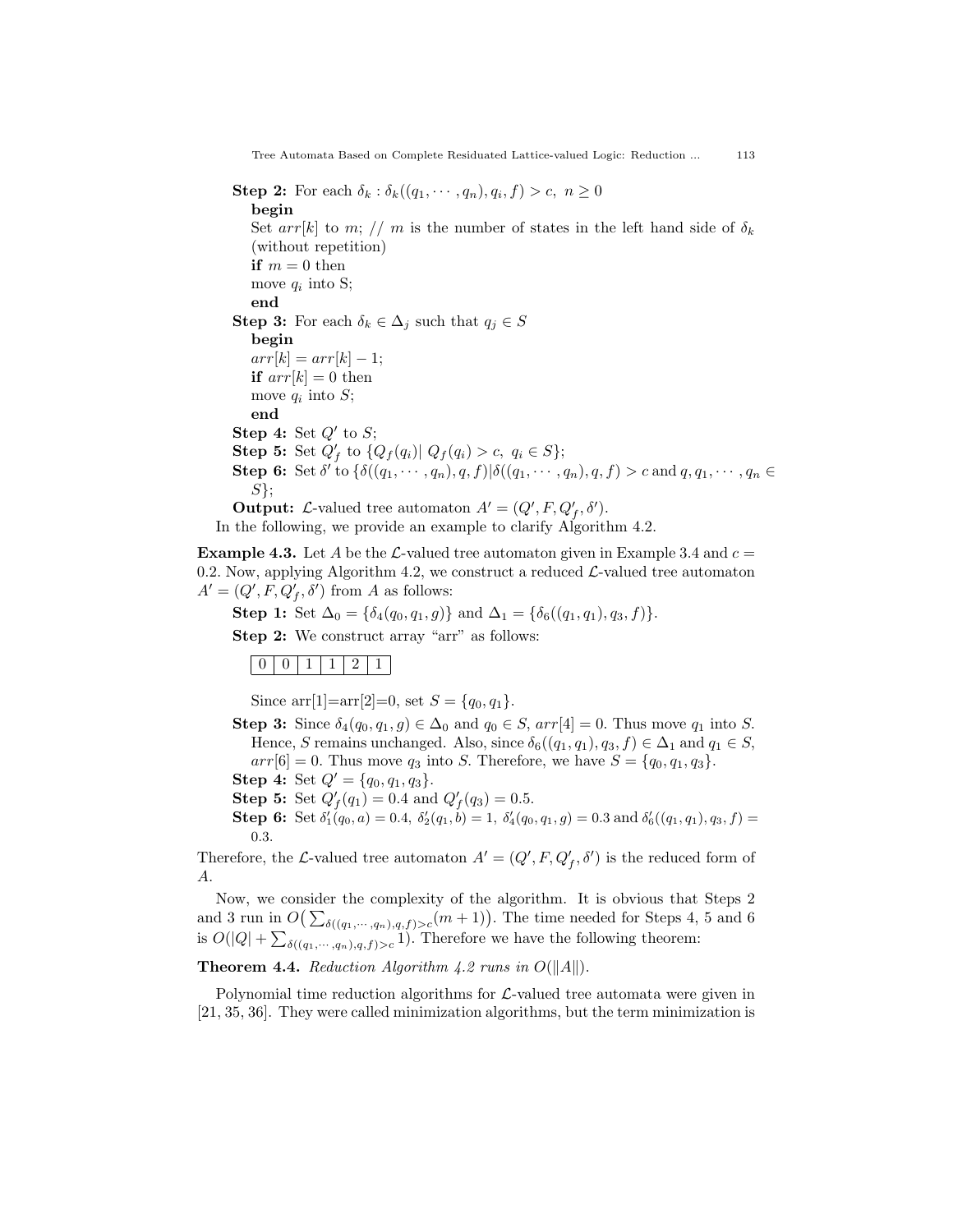not adequate because they actually can not find a minimal  $\mathcal{L}\text{-valued tree automaton}$ but they can only find a smaller  $\mathcal{L}\text{-valued tree}$  automaton. In fact, the above mentioned minimization algorithms reduce just the number of the states but not the size of the  $\mathcal{L}\text{-valued tree}$  automaton. Therefore, they are just state reduction algorithms. The mentioned reduction algorithms ([21, 35, 36]) are applicable only to deterministic and complete  $\mathcal{L}\text{-valued}$  tree automata. However, our proposed reduction algorithm is applicable to any  $\mathcal{L}\text{-}$ valued tree automaton and runs in a linear time. It is important to note that since the input  $\mathcal{L}\text{-valued tree automaton}$ A in Example 4.3 is not complete, the algorithms established in [21, 35, 36] can not obtain a corresponding reduced lattice-valued tree automaton.

Note that if we let  $\mathcal{L} = \{0, 1\}$ , the proposed algorithm becomes a linear time reduction algorithm for crisp tree automata which has better time complexity than the given polynomial time reduction algorithms for crisp tree automata in the literature [1, 3, 4, 12].

### 5. Some of Decision Problems and Their Time Complexities

In this section, we discuss some of decision problems for  $\mathcal{L}\text{-}$  valued tree automata with a threshold c. Let us recall that the words over a finite alphabet can be viewed as unary terms, therefore automata become special tree automata. Hence, the described decision problems extend the corresponding problems in lattice automata [28]. Moreover, if we let  $\mathcal{L} = \{0, 1\}$ , these concepts and results reduce to their crisp counterparts discussed in [12].

The first decision problem, we are going to consider, is the membership-value problem for an  $\mathcal{L}\text{-valued tree automaton with a threshold } c$ .

5.1. Membership-value Problem. Let term  $t \in \mathcal{T}(F)$ ,  $c \in \mathcal{L} \setminus \{1\}$  and an  $\mathcal{L}$ valued tree automaton  $A$  be given. The question is: does  $A$  recognize  $t$  with threshold c?

Run A on input t. If the run ends in a final state q of A such that  $Q_f(q) > c$ , and  $[r_A(t, q)] > c$ , set answer to true; if  $[r_A(t, q)] \leq c$  or  $Q_f(q) \leq c$ , set answer to false. Therefore, we have the following theorem:

### Theorem 5.1. The set

 $\{t \in \mathcal{T}(F) | \mathcal{L}\text{-valued tree automaton } A \text{ recognizes input term } t \text{ with a threshold } c\}$ 

is a decidable behaviour with threshold c.

5.2. **Emptiness-value Problem.** The emptiness-value problem for  $\mathcal{L}\text{-}$  valued tree automata is defined as follows:

given an *L*-valued tree automaton A and a  $c \in \mathcal{L} \setminus \{1\}$ , is the language  $L^c(A)$ empty?

From Corollary 3.7 it can be seen that the minimal height of recognized terms with a threshold c is bounded by the number of states. So, as the problem of membershipvalue in  $L<sup>c</sup>(A)$  is decidable, emptiness-value is decidable, too. Of course, this theory does not provide a practical algorithm. We know that the construction of the set of accessible states of an  $\mathcal{L}\text{-}$ valued tree automaton A provides an efficient solution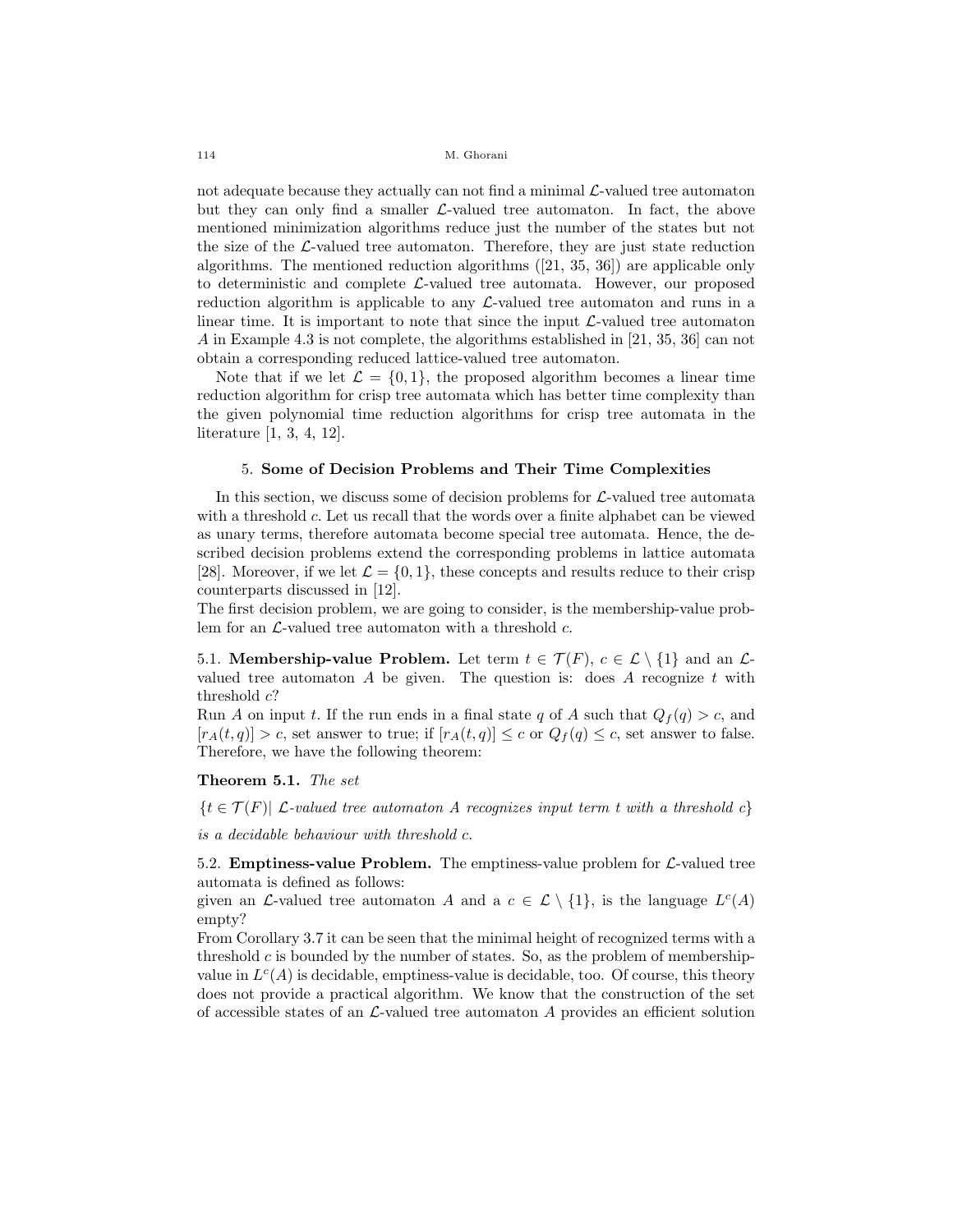of the emptiness-value problem. To get an effective algorithm, it is useful to notice that A accepts the empty set if and only if no final state is accessible. Therefore, in order to decide the emptiness-value problem for  $\mathcal{L}\text{-valued tree automaton }A$ , it suffices to construct the set of accessible states of  $A$  and verify whether it contains a final state. In other words, to decide the emptiness-value problem for  $\mathcal{L}\text{-}$  valued tree automaton A, it is enough to find an  $\mathcal{L}\text{-}$ valued tree automaton  $A_c$  corresponding to A using Algorithm 4.2. Since reducing an  $\mathcal{L}\text{-}$ valued tree automaton is done in  $O(||A||)$ , we conclude that emptiness-value problem for  $\mathcal{L}\text{-}$ valued tree automata is done in  $O(||A||)$ . Therefore, we have the following theorem:

**Theorem 5.2.** It can be decided in linear time whether an  $\mathcal{L}\text{-}valued$  tree automaton is empty with a threshold c.

5.3. Finiteness-value Problem. Given an  $\mathcal{L}\text{-}$ valued tree automaton A and a  $c \in$  $\mathcal{L} \setminus \{1\}$ , is the language  $L^c(A)$  finite?

Using the proof of Corollary 3.8, we can propose a procedure for testing infinitenessvalue of an  $\mathcal{L}\text{-}$ valued tree automaton with a threshold c. As we can decide the infiniteness-value problem for  $\mathcal{L}\text{-}$  valued tree automata, we can also decide finitenessvalue problem.

5.4. The Intersection-value Problem. The intersection-value problem for  $\mathcal{L}$ valued tree automata is as follows:

given two *L*-valued tree automata  $A_1$  and  $A_2$  and a  $c \in \mathcal{L} \setminus \{1\}$ , is there at least one term recognized by  $A_1$  and  $A_2$  with threshold c? In the following theorem we consider this problem:

**Theorem 5.3.** The intersection-value problem for  $\mathcal{L}\text{-}valued$  tree automata with a threshold c is decidable.

*Proof.* Let  $A_i = (Q_i, F, Q_{f_i}, \delta_i), i = 1, 2$  be two *L*-valued tree automata. Now, we construct an  $\mathcal{L}\text{-valued product tree automaton } A = (Q, F, Q_f, \delta)$  where,

$$
Q = Q_1 \times Q_2,
$$
  

$$
\forall (q_1, q_2) \in Q, Q_f(q_1, q_2) = Q_{f_1}(q_1) \cdot Q_{f_2}(q_2)
$$

and  $\forall (q_i, p_i) \in Q, 1 \leq i \leq m$ ,

$$
\delta\Big(\big((q_1,p_1),\cdots,(q_m,p_m)\big),(q,p),f\Big)=\delta_1\big((q_1,\ldots,q_m),q,f\big)\cdot\delta_2\big((p_1,\ldots,p_m),p,f\big).
$$

Now, we prove that  $L^c(A) = L^c(A_1) \cap L^c(A_2)$ . We have

$$
L^{c}(A) = \{t \in \mathcal{T}(F)| \sum_{(q,p)\in Q_{1}\times Q_{2}} [r_{A}((q,p),t)] > c\} =
$$

$$
\{t \in \mathcal{T}(F)| \sum_{(q,p)\in Q_{1}\times Q_{2}} ([r_{A_{1}}(q,t) \cdot r_{A_{2}}(p,t)]) > c\} =
$$

$$
\{t \in \mathcal{T}(F)| \sum_{q\in Q_{1}} [r_{A_{1}}(q,t)] > c\} \cap \{t \in \mathcal{T}(F)| \sum_{p\in Q_{2}} [r_{A_{2}}(p,t)] > c\} =
$$

$$
L^{c}(A_{1}) \cap L^{c}(A_{2}).
$$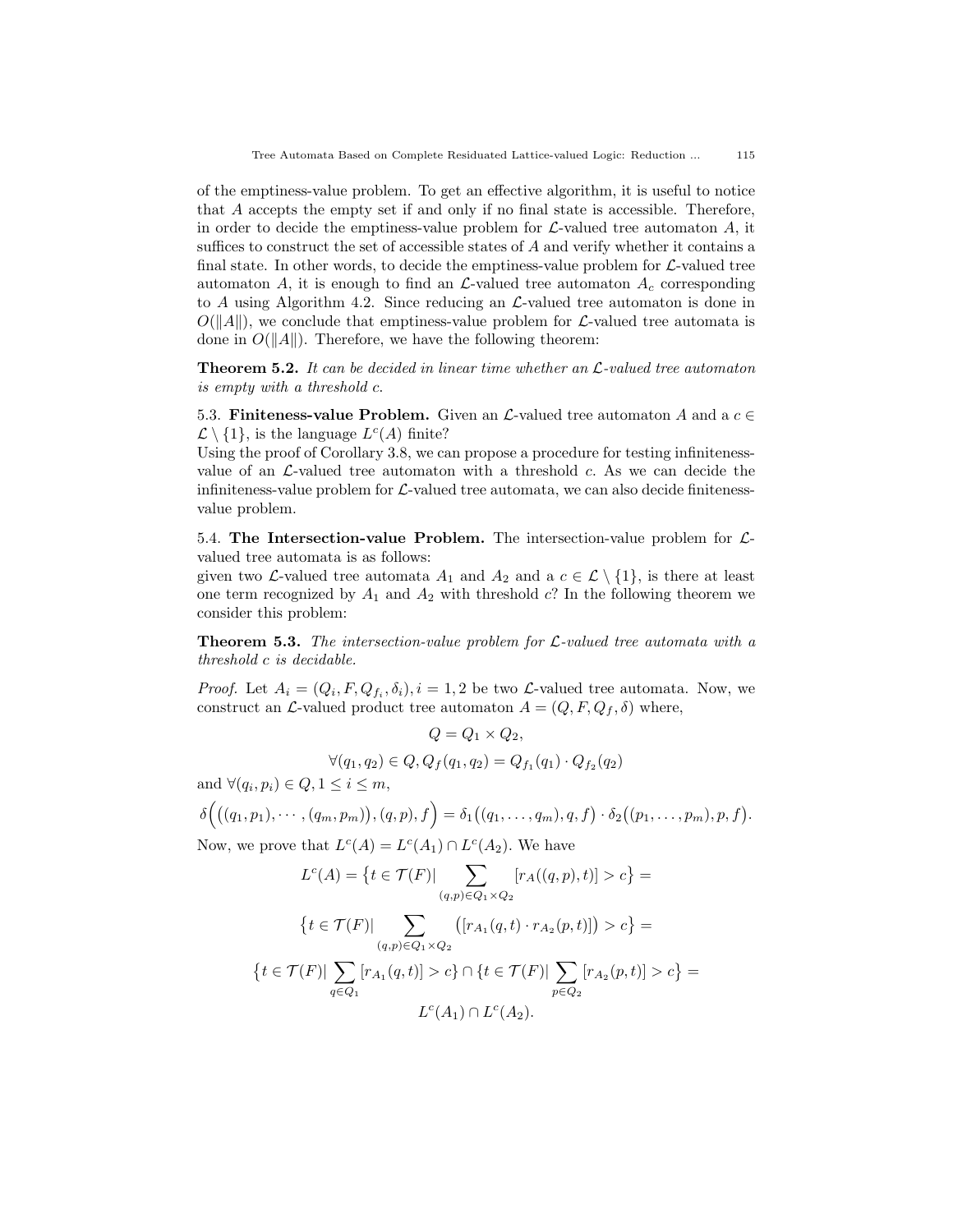In other words:

$$
L^{c}(A)(t) = L^{c}(A_1)(t) \cdot L^{c}(A_2)(t), \forall t \in \mathcal{T}(F).
$$

Therefore, the class of  $\mathcal{L}\text{-}$ valued tree languages with a threshold c is closed under intersection. Now, if we test the nonemptiness-value problem for  $\mathcal{L}\text{-valued product}$ tree automaton A, we get an algorithm in  $O(||A_1|| \times ||A_2||)$ .

5.5. The Union-value Problem. In the following theorem the union-value decision problem is considered.

**Theorem 5.4.** The union-value problem for  $\mathcal{L}\text{-}$ valued tree automata with a threshold c is decidable.

*Proof.* Given two *L*-valued tree automata  $A_i = (Q_i, F, Q_{f_i}, \delta_i), i = 1, 2$ , where  $Q_1 \cap Q_2 = \emptyset$ , now we construct an *L*-valued tree automaton  $A = (Q, F, Q_f, \delta)$ where:  $Q = Q_1 \cup Q_2,$ 

$$
Q = Q_1 \cup Q_2,
$$
  

$$
Q_f(q) = \begin{cases} Q_{f_1}(q) & q \in Q_1, \\ Q_{f_2}(q) & q \in Q_2, \end{cases}
$$

and

$$
\delta((q_1,\dots,q_n),q,\sigma)=\begin{cases}\delta_1((q_1,\dots,q_n),q,\sigma) & \text{if } q,q_1,\dots,q_n\in Q_1, \\ \delta_2((q_1,\dots,q_n),q,\sigma) & \text{if } q,q_1,\dots,q_n\in Q_2.\end{cases}
$$

Clearly,  $L^{c}(A) = L^{c}(A_1) \cup L^{c}(A_2)$ , that is the class of  $\mathcal{L}$ -valued tree languages with a threshold  $c$  is closed under union. Therefore, the union-value problem is decidable and the proof is completed.

5.6. The Equivalence-value Problem. The equivalence-value problem for  $\mathcal{L}$ valued tree automata is as follows:

given two  $\mathcal{L}\text{-valued tree automata } A_1$  and  $A_2$ , whether  $\mathcal{L}\text{-valued tree languages}$ recognized by  $A_1$  and  $A_2$  with a threshold c are the same. Here, we consider this problem:

**Theorem 5.5.** The equivalence-value problem is decidable for  $\mathcal{L}\text{-}valued$  tree automata with a threshold c.

*Proof.* Let  $L_1$  and  $L_2$  be the languages of the  $\mathcal{L}\text{-}$ valued tree automata  $A_1$  and  $A_2$ with a threshold c, respectively. Also, let  $L = L<sup>c</sup>(A<sub>1</sub>) \cup L<sup>c</sup>(A<sub>2</sub>)$ . For all  $t \in L$ , if  $(L_1(t)\rho L_2(t)) \cdot (L_2(t)\rho L_1(t)) = 1$ , we conclude that  $L_1 = L_2$ , otherwise,  $L_1 \neq L_2$ . П

## 6. Conclusions

We considered tree automata based on residuated lattice-valued logic. Some concepts such as response function and accessible states (with a threshold c) of an L-valued tree automaton were defined. Moreover, a reduction algorithm for  $\mathcal{L}\text{-valued tree automata was proposed. Moreover, the efficiency of the proposed$ algorithm was compared with some existing reduction algorithms in the literature [21, 35, 36]. Also, some decision problems including membership-value, emptinessvalue, intersection-value, union-value and equivalence-value problems were considered. Also, we computed the time needed to check some of these decision problems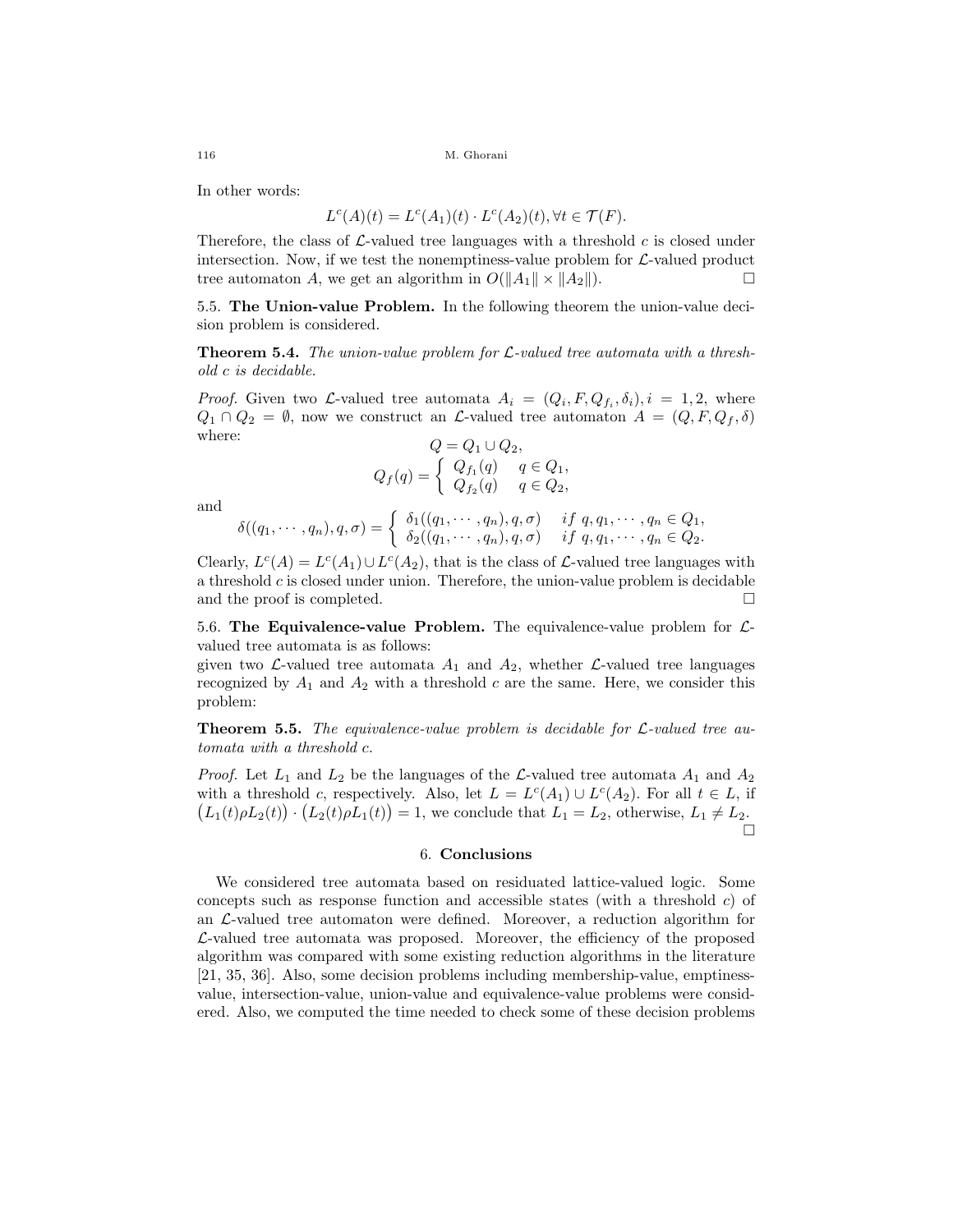for an  $\mathcal{L}\text{-valued tree automaton.}$ 

However, for future work we hope to consider topics such as tree automata based on quantum-valued logic, equivalence between two lattice-valued tree automata, and L-valued universal tree automata.

Acknowledgements. The author would like to express her sincere thanks to the editor and anonymous referees for their useful suggestions which improved the quality of the paper.

### **REFERENCES**

- [1] P. A. Abdulla, L. Holík, L. Kaati and T. Vojnar, A uniform (bi-)simulation-based framework for reducing tree automata, Electronic Notes in Theoretical Computer Science, 251(3) (2009), 27-48.
- [2] K. H. Abolpour and M. M. Zahedi, Isomorphism between two BL-general fuzzy automata, Soft Computing, 16(4) (2012), 729-736.
- [3] R. Almeida, Reducing nondeterministic tree automata by adding transitions, In: J. Bouda, L. Holík, J. Kofroñ, J. Strejček and A. Rambousek (Eds.), 11th Doctoral Workshop on Mathematical and Engineering Methods in Computer Science (MEMICS 2016), Telc, Czech Republic, Electronic Proceedings in Theoretical Computer Science, 233 (2016), 35-51.
- [4] R. Almeida, L. Holík and R. Mayr, Reduction of nondeterministic tree automata, In: M. Chechik and J. Raskin (Eds.), Tools and Algorithms for the Construction and Analysis of Systems, Lecture Notes in Computer Science, Springer, Berlin, Heidelberg, 9636 (2016), 717-735.
- [5] G. Birkhoff, Lattice Theory, American Mathematical Society, Providence, 1984.
- [6] S. Bozapalidis and O. L. Bozapalidoy, Fuzzy term language recognizability, Fuzzy Sets and Systems, 161 (2010), 716-734.
- [7] I. Chajda and J. Krnávek, Skew residuated lattices, Fuzzy Sets and Systems, 222 (2013), 78-83.
- [8] W. Cheng and Z. Mo, Minimization algorithm of fuzzy finite automata, Fuzzy Sets and Systems, 141 (2004), 439-448.
- [9] M. Ćirić, A. Stamenković, J. Ignjatović and T. Petković, Factorization of fuzzy automata, In: E. Csuhaj-Varju and Z. Ésik (eds.), FCT 2007, Lecture Notes in Computer Science, 4639 (2007), 213-225.
- [10] M. Ćirić, A. Stamenković, J. Ignjatović and T. Petković, Fuzzy relation equations and reduction of fuzzy automata, Journal of Computer and System Sciences, 76(7) (2010), 609-633.
- [11] L. C. Ciungu, Classes of residuated lattices, Annals of University of Craiova, Math. Comp. Sci. Ser., 33 (2006), 189-207.
- [12] H. Comon, M. Dauchet, R. Gilleron, F. Jacquemard, D. Lugiez, C. Loding, S. Tison and M. Tommasi, Tree Automata: Techniques and Applications, Available: http://tata.gforge.inria.fr., 2007.
- [13] A. Degtyarev, Y. U. Gurevich, P. Narendran, M. Veanes and A. Voronkov, Decidability and complexity of simultaneous rigid E-unification with one variable and related results, Theoretical Computer Science, 243 (2000), 167-184.
- [14] J. E. Doner, Decidability of the weak second-order theory of two successors, Notices Amer. Math. Soc., **12** (1965), 365-468.
- [15] J. E. Doner, Term acceptors and some of their applications, Journal of Comput. and Syst. Sci., 4 (1970), 406-451.
- [16] M. Droste, T. Stüber and H. Vogler, Weighted finite automata over strong bimonoids, Inform. Sci., 180(1) (2010), 156-166.
- [17] M. Droste and H. Vogler, Weighted automata and multi-valued logics over arbitrary bounded lattices, Theoretical Computer Science, 418 (2012), 14-36.
- [18] Z. Ésik and G. Liu, Fuzzy tree automata, Fuzzy Sets and Systems,  $158$  (2007), 1450-1460.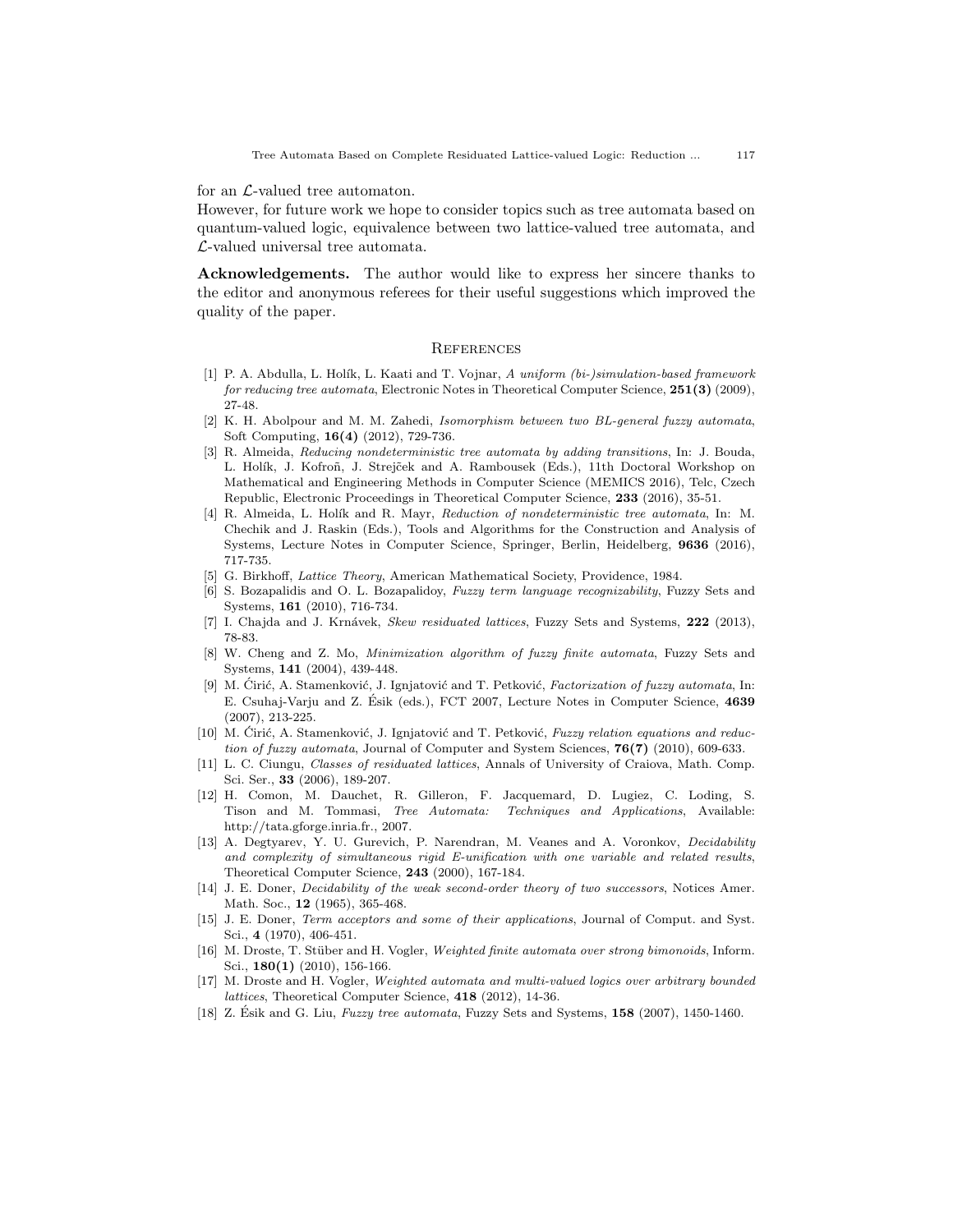- [19] J. P. Gallagher and G. Puebla, Abstract interpretation over non-deterministic finite tree automata for set-based analysis of logic programs, In: S. Krishnamurthi and C. R. Ramakrishnan (Eds.), Practical Aspects of Declarative Languages, Lecture Notes in Computer Science, 2257 (2002), 243-261.
- [20] F. Gécseg and M. Steinby, *Tree Automata*, Akademiai Kiado, Budapest, 1984.
- [21] M. Ghorani and M. M. Zahedi, Characterizations of complete residuated lattice-valued finite tree automata, Fuzzy Sets and Systems, 199 (2012), 28-46.
- [22] M. Ghorani and M. M. Zahedi, Alternating regular tree grammars in the framework of latticevalued logic, Iranian Journal of Fuzzy Systems,  $13(2)$  (2016), 71-94.
- [23] M. Ghorani and M. M. Zahedi, Coding tree languages based on lattice-valued logic, Soft Computing, 21(14) (2017), 3815-3825.
- [24] M. Ghorani, M. M. Zahedi and R. Ameri, Algebraic properties of complete residuated lattice*valued tree automata*, Soft Computing,  $16(10)$   $(2012)$ , 1723-1732.
- [25] R. Gilleron, S. Tison and M. Tommasi, Solving systems of set constraints using tree automata, Lecture Notes in Computer Science, 665 (1993), 505–514.
- [26] J. E. Hopcroft, R. Motwani and J. D. Ullman, Introduction to Automata Theory, Languages and Computation, Addison-wesley, New York, 1979.
- [27] J. Ignjatović, M. Cirić and S. Bogdanović, *Determinization of fuzzy automata with member*ship values in complete residuated lattices, Information Sciences, 178(1) (2008), 164-180.
- [28] O. Kupferman and Y. Lustig, Lattice automata, In: B. Cook andA. Podelski (Eds.), Proceedings of the 8th International Conference on Verification, Model Checking, and Abstract Interpretation, VMCAI 2007, Lecture Notes in Comput. Sci., 4349, pp. 199-213, Springer, Berlin, Heidelberg, 2007.
- [29] K. Lehmann and R. Peñaloza, *The complexity of computing the behaviour of lattice automata* on infinite trees, Theoretical Computer Science, 534 (2014), 53-68.
- [30] H. X. Lei and Y. Li, *Minimization of states in automata theory based on finite lattice-ordered* monoids, Information Sciences, **177** (2007), 1413-1421.
- [31] Y. M. Li, Y. L. Li and Z. Y. Ma, Computation tree logic model checking based on possibility measures, Fuzzy Sets and Systems, 262 (2015), 44-59.
- [32] Y. M. Li and Z. Y. Ma. *Quantitative computational tree logic model checking based on gener*alized possibility measures, IEEE Transactions on Fuzzy Systems,  $23(6)$  (2015), 2034-2047.
- [33] Y. M. Li and W. Pedrycz, Minimization of lattice finite automata and its application to the decomposition of lattice languages, Fuzzy Sets and Systems, 158(13) (2007), 1423-1436.
- [34] Y. Li and Q. Wang, The universal fuzzy automata, Fuzzy Sets and Systems, 249 (2014), 27-48.
- [35] S. Moghari and M. M. Zahedi, *Minimization of deterministic fuzzy tree automata*, Journal of Fuzzy Set Valued Analysis, 2014 (2014), 1-18.
- [36] S. Moghari and M. M. Zahedi, Similarity-based minimization of fuzzy tree automata, J. Appl. Math. Comput., 50(1) (2016), 417-436.
- [37] S. Moghari, M. M. Zahedi and R. Amer, New direction in fuzzy tree automata, Iranian Journal of Fuzzy Systems, 8(5) (2011), 59-68.
- [38] J. N. Mordeson and D. S. Malik, Fuzzy Automata and Languages: Theory and Applications, Chapman & Hall CRC, London, Boca Raton, 2002.
- [39] P. Y. Pan, Y. M. Li, Y. Z. Cao and Z. Y. Ma, Model checking fuzzy computation tree logic, Fuzzy Sets and Systems, 262 (2015), 60-77.
- [40] H. Y. Pan, Y. M. Li, Y. Z. Cao and Z. Y. Ma, Model checking computation tree logic over finite lattices, Theoretical Computer Science, 612 (2016), 45-62.
- [41] J. Pavelka, On fuzzy logic II: enriched residuated lattices and semantics of propositional  $calculi$ , Z. Math. Logik Grundlagen Math.,  $25$  (1979), 119-134.
- [42] D. W. Qiu, Automata theory based on completed residuated lattice-valued logic (I), Science in China (Series F), 44 (2001), 419-429.
- [43] D. W. Qiu, Automata theory based on completed residuated lattice-valued logic (II), Science in China (Series F), 45 (2002), 442-452.